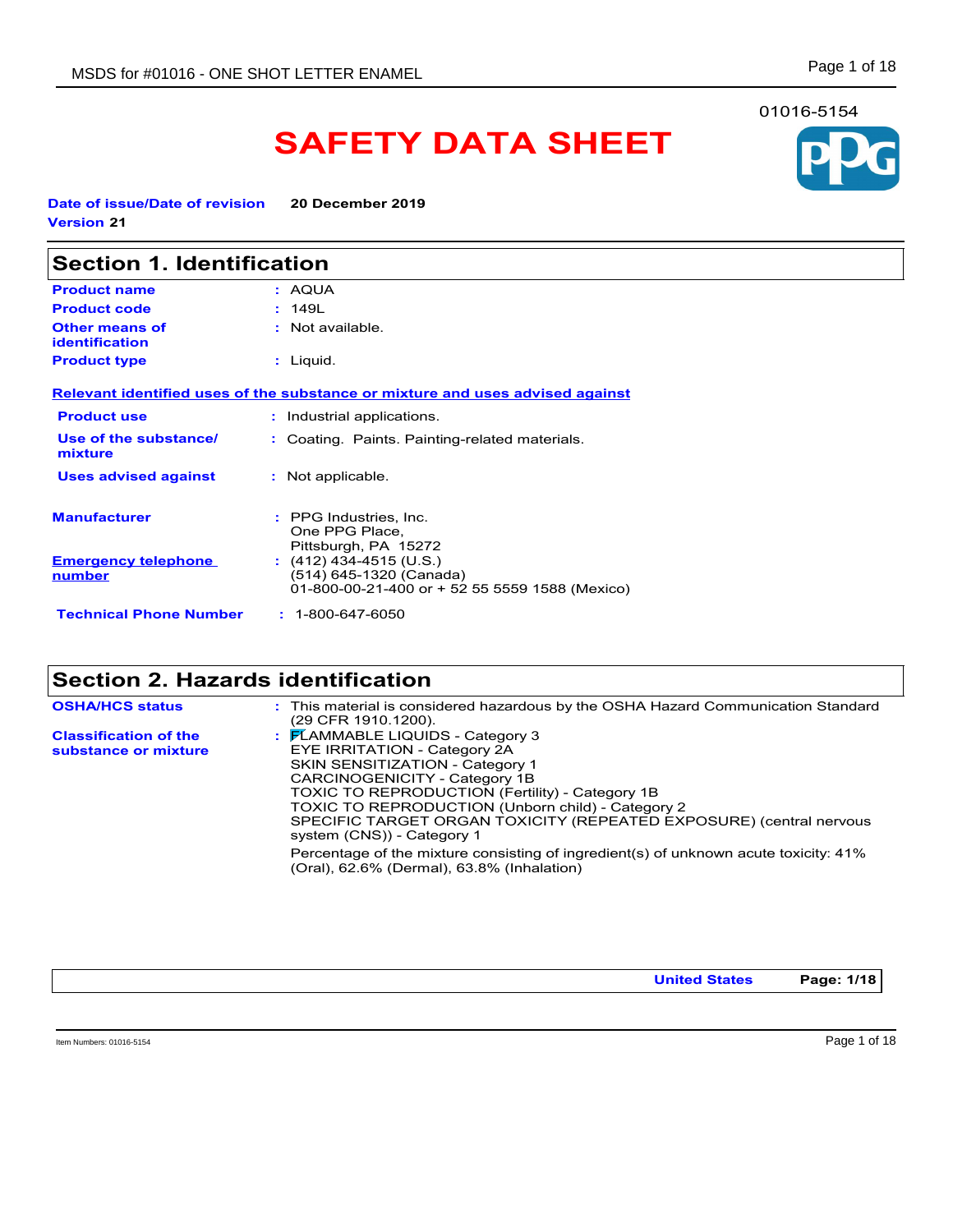#### **Product name AQUA Section 2. Hazards identification Signal word :** Danger Hazard statements **:** Flammable liquid and vapor. Causes serious eye irritation. May cause an allergic skin reaction. May cause cancer. May damage fertility. Suspected of damaging the unborn child. Causes damage to organs through prolonged or repeated exposure. (central nervous system (CNS)) **Hazard pictograms : Precautionary statements Prevention :** Obtain special instructions before use. Do not handle until all safety precautions have been read and understood. Wear protective gloves. Wear eye or face protection. Wear protective clothing. Keep away from heat, hot surfaces, sparks, open flames and other ignition sources. No smoking. Use explosion-proof electrical, ventilating, lighting and all material-handling equipment. Use only non-sparking tools. Take precautionary measures against static discharge. Keep container tightly closed. Do not breathe vapor. Do not eat, drink or smoke when using this product. Wash hands thoroughly after handling. Contaminated work clothing must not be allowed out of the workplace. **Response :** Get medical attention if you feel unwell. IF exposed or concerned: Get medical attention. IF ON SKIN (or hair): Take off immediately all contaminated clothing. Rinse skin with water or shower. IF ON SKIN: Wash with plenty of soap and water. Wash contaminated clothing before reuse. If skin irritation or rash occurs: Get medical attention. IF IN EYES: Rinse cautiously with water for several minutes. Remove contact lenses, if present and easy to do. Continue rinsing. If eye irritation persists: Get medical attention. **Storage :** Store locked up. Store in a well-ventilated place. Keep cool. **Disposal :** Dispose of contents and container in accordance with all local, regional, national and international regulations. **GHS label elements Supplemental label elements :** Sanding and grinding dusts may be harmful if inhaled. Repeated exposure to high vapor concentrations may cause irritation of the respiratory system and permanent brain and nervous system damage. Inhalation of vapor/aerosol concentrations above the recommended exposure limits causes headaches, drowsiness and nausea and may lead to unconsciousness or death. Avoid contact with skin and clothing. Wash thoroughly after handling. Emits toxic fumes when heated. DANGER - RAGS, STEEL WOOL OR WASTE SOAKED WITH THIS PRODUCT MAY SPONTANEOUSLY CATCH FIRE IF IMPROPERLY DISCARDED. IMMEDIATELY AFTER EACH USE, This product contains TiO2 which has been classified as a GHS Carcinogen Category 2 based on its IARC 2B classification. For many PPG products, TiO2 is utilized as a raw material in a liquid coating formulation. In this case, the TiO2 particles are bound in a matrix with no meaningful potential for human exposure to unbound particles of TiO2 when the product is applied with a brush or roller. Sanding the coating surface or mist from spray applications may be harmful depending on the duration and level of exposure and require the use of appropriate personal protective equipment and/or engineering controls (see Section 8). **United States Page: 2/18**

**Product code 149L Date of issue 20 December 2019 Version 21**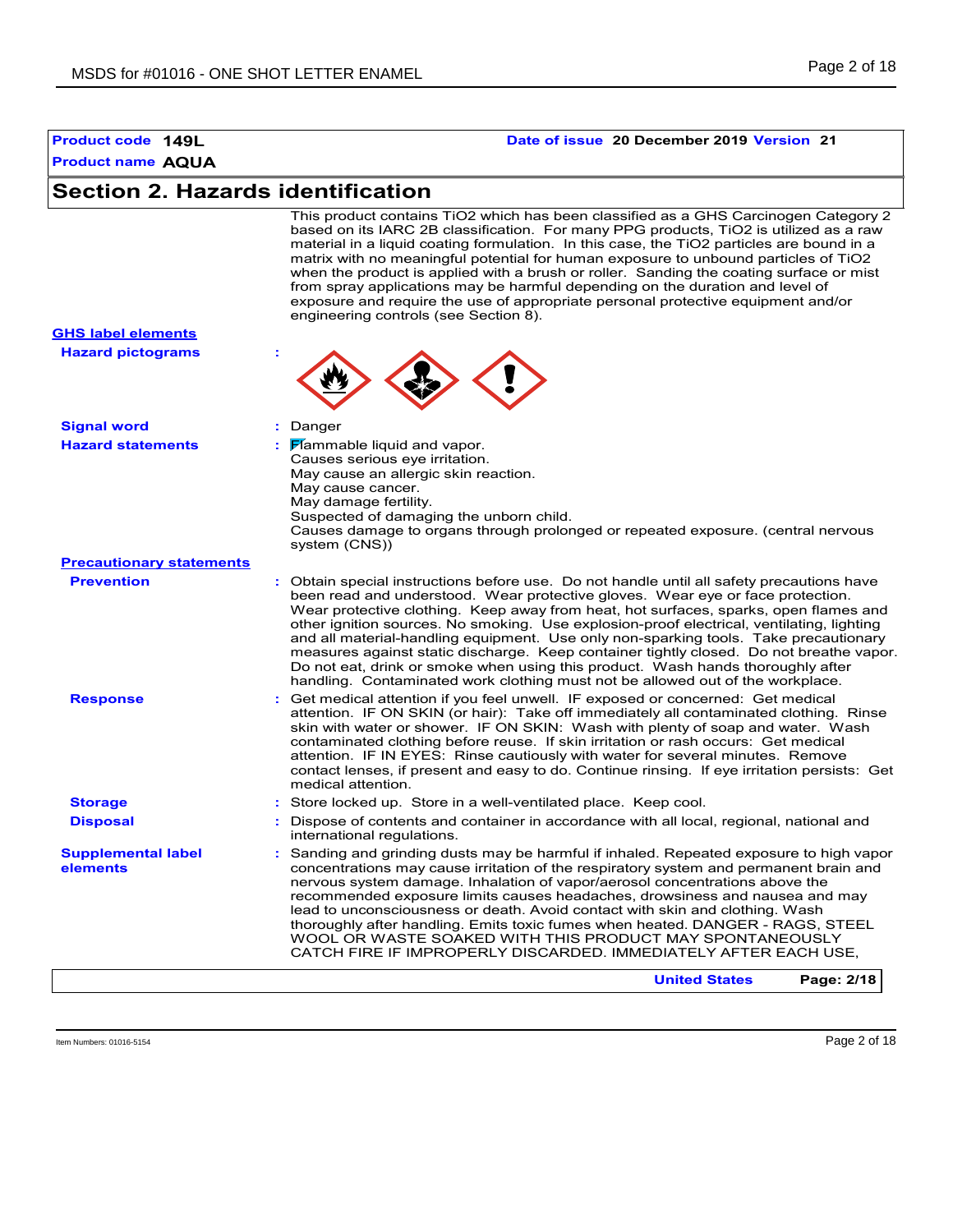**Product code 149L Date of issue 20 December 2019 Version 21**

# **Section 2. Hazards identification**

PLACE RAGS, STEEL WOOL OR WASTE IN A SEALED WATER-FILLED METAL CONTAINER.

**Hazards not otherwise classified**

**:** Prolonged or repeated contact may dry skin and cause irritation.

# **Section 3. Composition/information on ingredients**

| <b>Substance/mixture</b> | : Mixture |
|--------------------------|-----------|
| <b>Product name</b>      | : AQUA    |

| <b>Ingredient name</b>                      | %                  | <b>CAS number</b> |  |
|---------------------------------------------|--------------------|-------------------|--|
| <b>titanium</b> dioxide                     | l≥20 - ≤50         | 13463-67-7        |  |
| Stoddard solvent                            | l≥10 - ≤20         | 8052-41-3         |  |
| Naphtha (petroleum), hydrotreated heavy     | l≥1.0 - ≤5.0       | 64742-48-9        |  |
| Distillates (petroleum), hydrotreated light | $≥1.0 - ≤5.0$      | 64742-47-8        |  |
| Solvent naphtha (petroleum), light aromatic | l≥1.0 - ≤5.0       | 64742-95-6        |  |
| 1,2,4-trimethylbenzene                      | $≥1.0 - ≤3.3$      | 95-63-6           |  |
| xvlene                                      | $\geq$ 0.10 - ≤2.4 | 1330-20-7         |  |
| ethylbenzene                                | $\leq 1.0$         | $100 - 41 - 4$    |  |
| 2-ethylhexanoic acid, zirconium salt        | $\leq 1.0$         | 22464-99-9        |  |
| cobalt bis(2-ethylhexanoate)                | < 1.0              | 136-52-7          |  |
| 2-butanone oxime                            | < 1.0              | $96 - 29 - 7$     |  |

SUB codes represent substances without registered CAS Numbers.

Any concentration shown as a range is to protect confidentiality or is due to batch variation.

**There are no additional ingredients present which, within the current knowledge of the supplier and in the concentrations applicable, are classified as hazardous to health or the environment and hence require reporting in this section.**

**Occupational exposure limits, if available, are listed in Section 8.**

# **Section 4. First aid measures**

If ingestion, irritation, any type of overexposure or symptoms of overexposure occur during or persists after use of this product, contact a POISON CONTROL CENTER, EMERGENCY ROOM OR PHYSICIAN immediately; have Safety Data Sheet information available. Never give anything by mouth to an unconscious or convulsing person.

#### **Description of necessary first aid measures**

| <b>Eye contact</b>  | : Remove contact lenses, irrigate copiously with clean, fresh water, holding the eyelids<br>apart for at least 10 minutes and seek immediate medical advice.                                           |
|---------------------|--------------------------------------------------------------------------------------------------------------------------------------------------------------------------------------------------------|
| <b>Inhalation</b>   | : Remove to fresh air. Keep person warm and at rest. If not breathing, if breathing is<br>irregular or if respiratory arrest occurs, provide artificial respiration or oxygen by trained<br>personnel. |
| <b>Skin contact</b> | : Remove contaminated clothing and shoes. Wash skin thoroughly with soap and water<br>or use recognized skin cleanser. Do NOT use solvents or thinners.                                                |
| <b>Ingestion</b>    | : If swallowed, seek medical advice immediately and show this container or label. Keep<br>person warm and at rest. Do NOT induce vomiting.                                                             |

### **Most important symptoms/effects, acute and delayed Potential acute health effects**

**United States Page: 3/18**

Item Numbers: 01016-5154 Page 3 of 18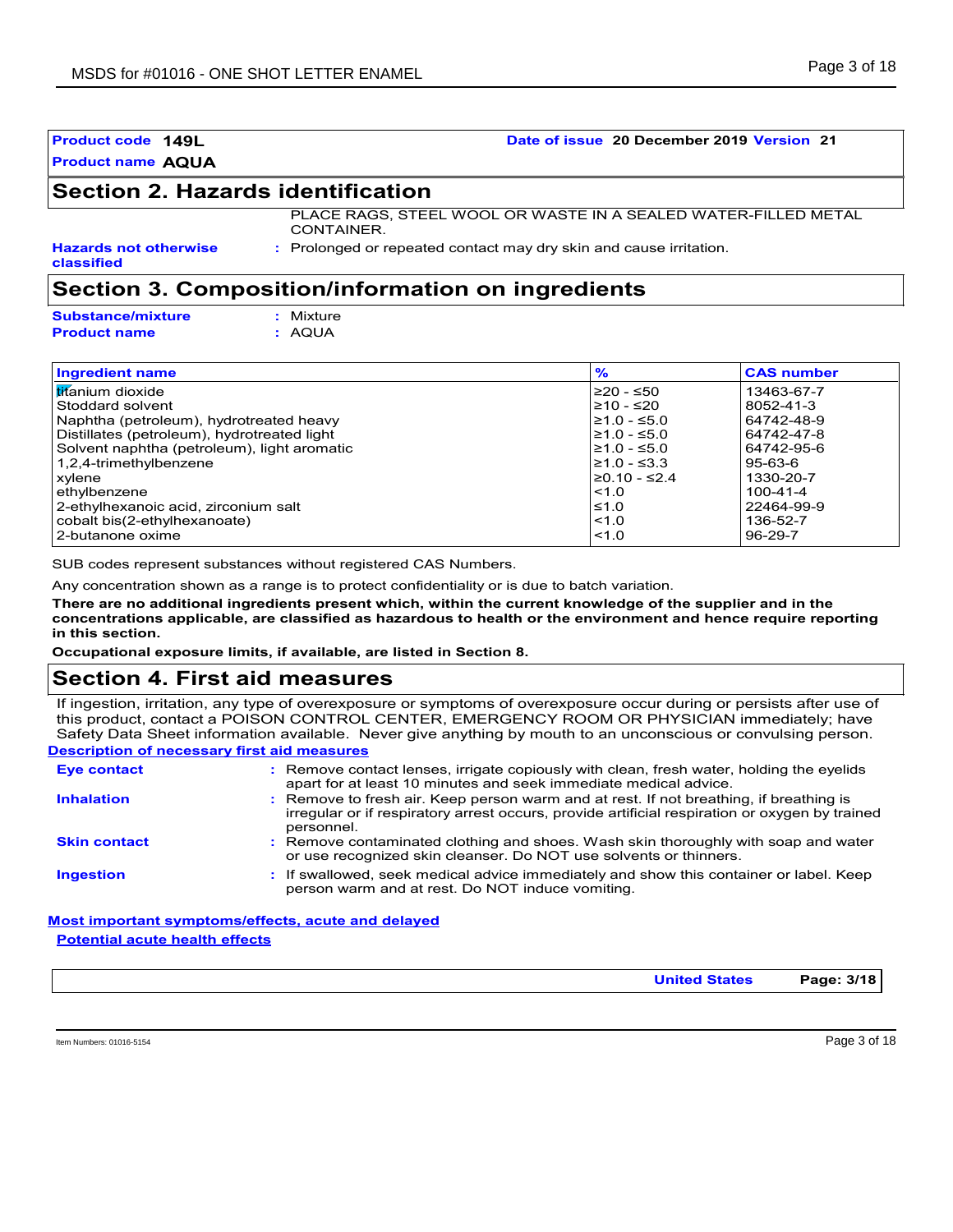### **Product code 149L Date of issue 20 December 2019 Version 21**

| <b>Section 4. First aid measures</b> |                                                                                                                                                                                         |  |
|--------------------------------------|-----------------------------------------------------------------------------------------------------------------------------------------------------------------------------------------|--|
| <b>Eve contact</b>                   | : Causes serious eye irritation.                                                                                                                                                        |  |
| <b>Inhalation</b>                    | : No known significant effects or critical hazards.                                                                                                                                     |  |
| <b>Skin contact</b>                  | Defatting to the skin. May cause skin dryness and irritation. May cause an allergic skin<br>reaction.                                                                                   |  |
| <b>Ingestion</b>                     | : No known significant effects or critical hazards.                                                                                                                                     |  |
| <b>Over-exposure signs/symptoms</b>  |                                                                                                                                                                                         |  |
| <b>Eye contact</b>                   | : Adverse symptoms may include the following:<br>pain or irritation<br>watering<br>redness                                                                                              |  |
| <b>Inhalation</b>                    | : Adverse symptoms may include the following:<br>reduced fetal weight<br>increase in fetal deaths<br>skeletal malformations                                                             |  |
| <b>Skin contact</b>                  | : Adverse symptoms may include the following:<br>irritation<br>redness<br>dryness<br>cracking<br>reduced fetal weight<br>increase in fetal deaths<br>skeletal malformations             |  |
| <b>Ingestion</b>                     | : Adverse symptoms may include the following:<br>reduced fetal weight<br>increase in fetal deaths<br>skeletal malformations                                                             |  |
|                                      | <u>Indication of immediate medical attention and special treatment needed, if necessary</u>                                                                                             |  |
| <b>Notes to physician</b>            | : Treat symptomatically. Contact poison treatment specialist immediately if large<br>quantities have been ingested or inhaled.                                                          |  |
| <b>Specific treatments</b>           | : No specific treatment.                                                                                                                                                                |  |
| <b>Protection of first-aiders</b>    | : No action shall be taken involving any personal risk or without suitable training. If it is<br>suspected that fumes are still present, the rescuer should wear an appropriate mask or |  |

**See toxicological information (Section 11)**

# **Section 5. Fire-fighting measures** og) or foam<mark>.</mark> **Extinguishing media**

before removing it, or wear gloves.

self-contained breathing apparatus. It may be dangerous to the person providing aid to give mouth-to-mouth resuscitation. Wash contaminated clothing thoroughly with water

| <b>Suitable extinguishing</b><br>media | : Use dry chemical, $CO2$ , water spray (for |
|----------------------------------------|----------------------------------------------|
| Unsuitable extinguishing<br>media      | : Do not use water jet.                      |

**United States Page: 4/18**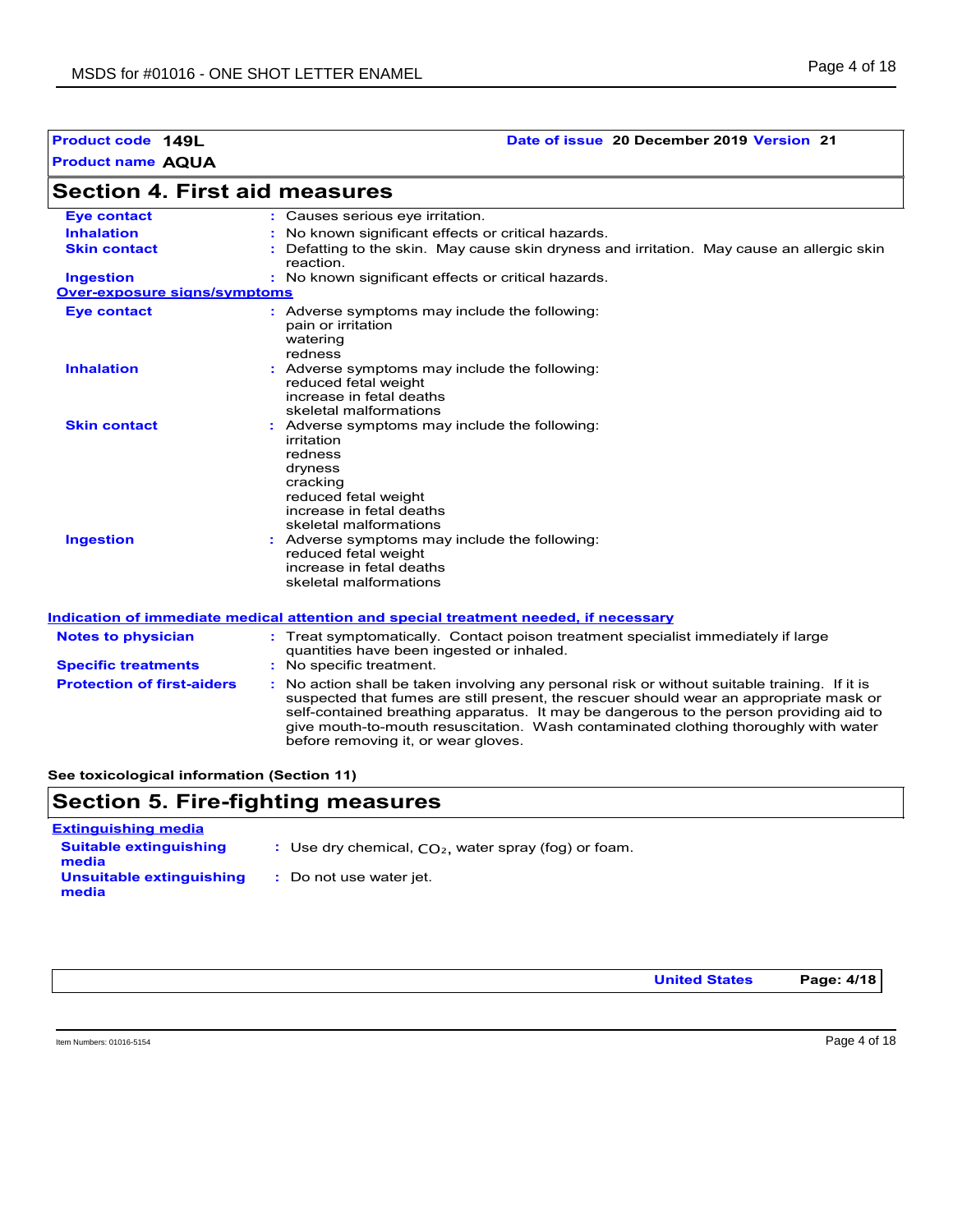### **Product code 149L Date of issue 20 December 2019 Version 21**

# **Section 5. Fire-fighting measures**

| <b>Specific hazards arising</b><br>from the chemical     | : Flammable liquid and vapor. In a fire or if heated, a pressure increase will occur and<br>the container may burst, with the risk of a subsequent explosion. Runoff to sewer may<br>create fire or explosion hazard. This material is harmful to aquatic life with long lasting<br>effects. Fire water contaminated with this material must be contained and prevented<br>from being discharged to any waterway, sewer or drain. |
|----------------------------------------------------------|-----------------------------------------------------------------------------------------------------------------------------------------------------------------------------------------------------------------------------------------------------------------------------------------------------------------------------------------------------------------------------------------------------------------------------------|
| <b>Hazardous thermal</b><br>decomposition products       | Decomposition products may include the following materials:<br>carbon oxides<br>metal oxide/oxides                                                                                                                                                                                                                                                                                                                                |
| <b>Special protective actions</b><br>for fire-fighters   | : Promptly isolate the scene by removing all persons from the vicinity of the incident if<br>there is a fire. No action shall be taken involving any personal risk or without suitable<br>training. Move containers from fire area if this can be done without risk. Use water<br>spray to keep fire-exposed containers cool.                                                                                                     |
| <b>Special protective</b><br>equipment for fire-fighters | : Fire-fighters should wear appropriate protective equipment and self-contained breathing<br>apparatus (SCBA) with a full face-piece operated in positive pressure mode.                                                                                                                                                                                                                                                          |

# **Section 6. Accidental release measures**

|                                                              | Personal precautions, protective equipment and emergency procedures                                                                                                                                                                                                                                                                                                                                                                                                                                                                                                                                                                                                                                                                                                |
|--------------------------------------------------------------|--------------------------------------------------------------------------------------------------------------------------------------------------------------------------------------------------------------------------------------------------------------------------------------------------------------------------------------------------------------------------------------------------------------------------------------------------------------------------------------------------------------------------------------------------------------------------------------------------------------------------------------------------------------------------------------------------------------------------------------------------------------------|
| For non-emergency<br>personnel                               | : No action shall be taken involving any personal risk or without suitable training.<br>Evacuate surrounding areas. Keep unnecessary and unprotected personnel from<br>entering. Do not touch or walk through spilled material. Shut off all ignition sources.<br>No flares, smoking or flames in hazard area. Avoid breathing vapor or mist. Provide<br>adequate ventilation. Wear appropriate respirator when ventilation is inadequate. Put<br>on appropriate personal protective equipment.                                                                                                                                                                                                                                                                    |
| For emergency responders                                     | If specialized clothing is required to deal with the spillage, take note of any information in<br>Section 8 on suitable and unsuitable materials. See also the information in "For non-<br>emergency personnel".                                                                                                                                                                                                                                                                                                                                                                                                                                                                                                                                                   |
| <b>Environmental precautions</b>                             | : Avoid dispersal of spilled material and runoff and contact with soil, waterways, drains<br>and sewers. Inform the relevant authorities if the product has caused environmental<br>pollution (sewers, waterways, soil or air).                                                                                                                                                                                                                                                                                                                                                                                                                                                                                                                                    |
| <b>Methods and materials for containment and cleaning up</b> |                                                                                                                                                                                                                                                                                                                                                                                                                                                                                                                                                                                                                                                                                                                                                                    |
| <b>Small spill</b>                                           | : Stop leak if without risk. Move containers from spill area. Use spark-proof tools and<br>explosion-proof equipment. Dilute with water and mop up if water-soluble. Alternatively,<br>or if water-insoluble, absorb with an inert dry material and place in an appropriate waste<br>disposal container. Dispose of via a licensed waste disposal contractor.                                                                                                                                                                                                                                                                                                                                                                                                      |
| <b>Large spill</b>                                           | Stop leak if without risk. Move containers from spill area. Use spark-proof tools and<br>explosion-proof equipment. Approach release from upwind. Prevent entry into sewers,<br>water courses, basements or confined areas. Wash spillages into an effluent treatment<br>plant or proceed as follows. Contain and collect spillage with non-combustible,<br>absorbent material e.g. sand, earth, vermiculite or diatomaceous earth and place in<br>container for disposal according to local regulations (see Section 13). Dispose of via a<br>licensed waste disposal contractor. Contaminated absorbent material may pose the<br>same hazard as the spilled product. Note: see Section 1 for emergency contact<br>information and Section 13 for waste disposal. |

**United States Page: 5/18**

Item Numbers: 01016-5154 Page 5 of 18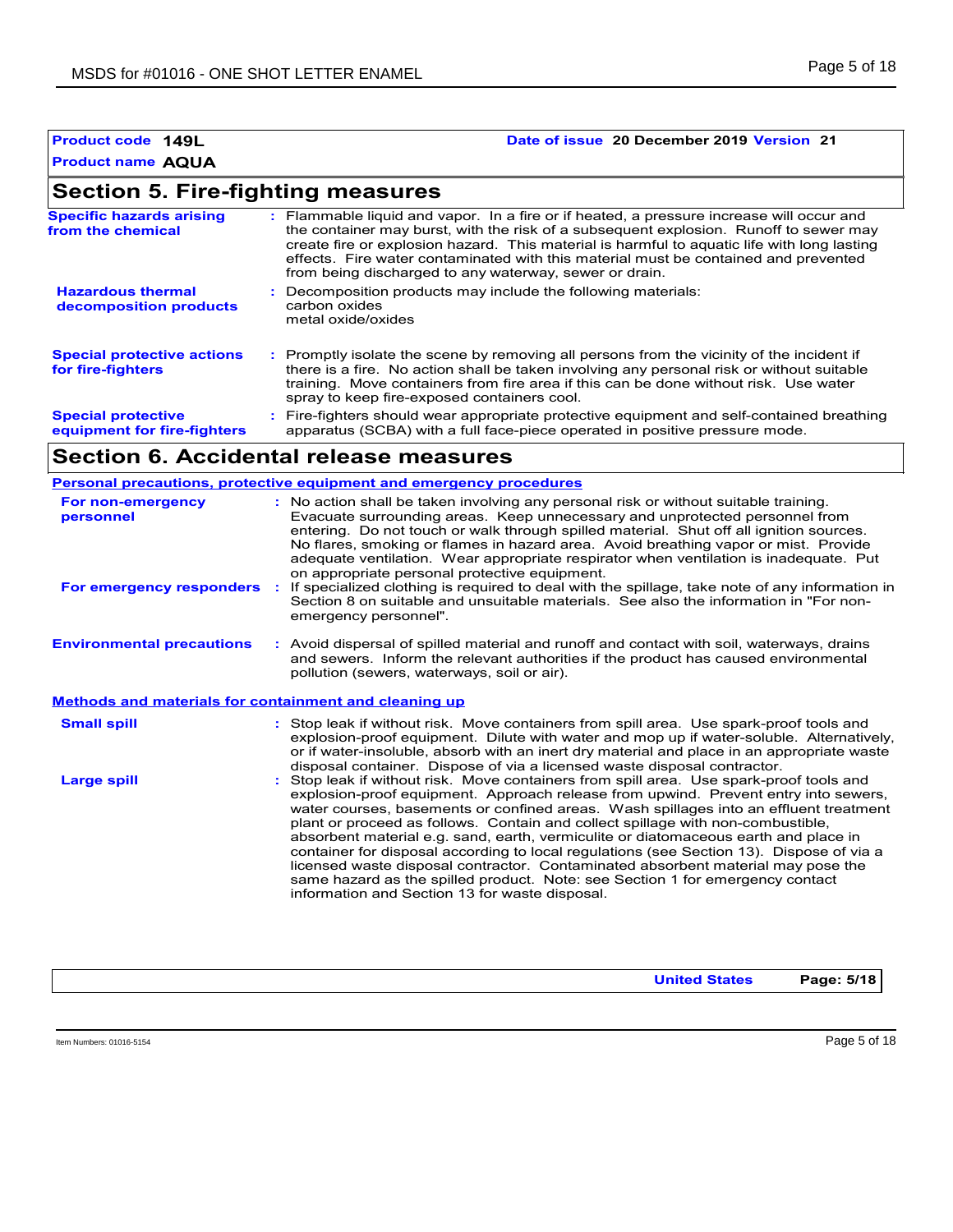# **Product code 149L Date of issue 20 December 2019 Version 21**

# **Section 7. Handling and storage**

| <b>Precautions for safe handling</b>                                             |                                                                                                                                                                                                                                                                                                                                                                                                                                                                                                                                                                                                                                                                                                                                                                                                                                                                                                                                                                                                                                                                                                                                                                     |
|----------------------------------------------------------------------------------|---------------------------------------------------------------------------------------------------------------------------------------------------------------------------------------------------------------------------------------------------------------------------------------------------------------------------------------------------------------------------------------------------------------------------------------------------------------------------------------------------------------------------------------------------------------------------------------------------------------------------------------------------------------------------------------------------------------------------------------------------------------------------------------------------------------------------------------------------------------------------------------------------------------------------------------------------------------------------------------------------------------------------------------------------------------------------------------------------------------------------------------------------------------------|
| <b>Protective measures</b>                                                       | : Put on appropriate personal protective equipment (see Section 8). Persons with a<br>history of skin sensitization problems should not be employed in any process in which<br>this product is used. Avoid exposure - obtain special instructions before use. Avoid<br>exposure during pregnancy. Do not handle until all safety precautions have been read<br>and understood. Do not get in eyes or on skin or clothing. Do not breathe vapor or mist.<br>Do not ingest. Use only with adequate ventilation. Wear appropriate respirator when<br>ventilation is inadequate. Do not enter storage areas and confined spaces unless<br>adequately ventilated. Keep in the original container or an approved alternative made<br>from a compatible material, kept tightly closed when not in use. Store and use away<br>from heat, sparks, open flame or any other ignition source. Use explosion-proof<br>electrical (ventilating, lighting and material handling) equipment. Use only non-sparking<br>tools. Take precautionary measures against electrostatic discharges. Empty containers<br>retain product residue and can be hazardous. Do not reuse container. |
| <b>Special precautions</b>                                                       | Ingestion of product or cured coating may be harmful. Materials such as cleaning rags,<br>paper wipes and protective clothing, which are contaminated with the product may<br>spontaneously self-ignite some hours later. To avoid the risks of fires, all contaminated<br>materials should be stored in purpose-built containers or in metal containers with tight-<br>fitting, self-closing lids. Contaminated materials should be removed from the workplace<br>at the end of each working day and be stored outside. If this material is part of a<br>multiple component system, read the Safety Data Sheet(s) for the other component or<br>components before blending as the resulting mixture may have the hazards of all of its<br>parts.                                                                                                                                                                                                                                                                                                                                                                                                                   |
| <b>Advice on general</b><br>occupational hygiene                                 | Eating, drinking and smoking should be prohibited in areas where this material is<br>handled, stored and processed. Workers should wash hands and face before eating,<br>drinking and smoking. Remove contaminated clothing and protective equipment before<br>entering eating areas. See also Section 8 for additional information on hygiene<br>measures.                                                                                                                                                                                                                                                                                                                                                                                                                                                                                                                                                                                                                                                                                                                                                                                                         |
| <b>Conditions for safe storage,</b><br>including any<br><b>incompatibilities</b> | Do not store below the following temperature: $5^{\circ}$ C (41 $^{\circ}$ F). Store in accordance with<br>local regulations. Store in a segregated and approved area. Store in original container<br>protected from direct sunlight in a dry, cool and well-ventilated area, away from<br>incompatible materials (see Section 10) and food and drink. Eliminate all ignition<br>sources. Separate from oxidizing materials. Keep container tightly closed and sealed<br>until ready for use. Containers that have been opened must be carefully resealed and<br>kept upright to prevent leakage. Do not store in unlabeled containers. Use appropriate<br>containment to avoid environmental contamination.                                                                                                                                                                                                                                                                                                                                                                                                                                                        |

# **Section 8. Exposure controls/personal protection**

**Control parameters Occupational exposure limits**

**United States Page: 6/18**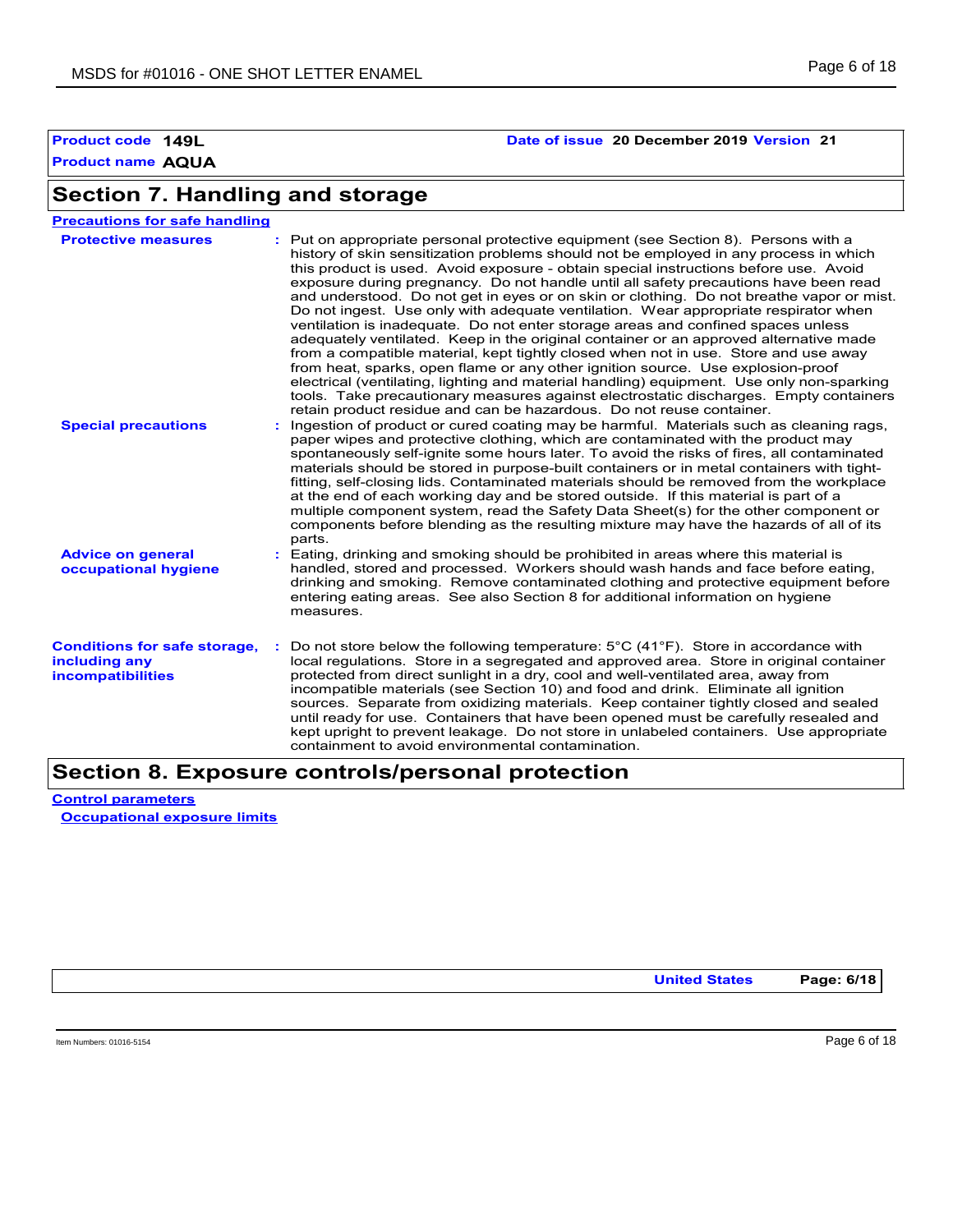| Product code 149L<br>Date of issue 20 December 2019 Version 21<br><b>Product name AQUA</b>                                                                                                                                                                                                                  |                                                                                                                                                                                                                                                                             |  |  |  |
|-------------------------------------------------------------------------------------------------------------------------------------------------------------------------------------------------------------------------------------------------------------------------------------------------------------|-----------------------------------------------------------------------------------------------------------------------------------------------------------------------------------------------------------------------------------------------------------------------------|--|--|--|
| Section 8. Exposure controls/personal protection                                                                                                                                                                                                                                                            |                                                                                                                                                                                                                                                                             |  |  |  |
| <b>Ingredient name</b>                                                                                                                                                                                                                                                                                      | <b>Exposure limits</b>                                                                                                                                                                                                                                                      |  |  |  |
| titanium dioxide                                                                                                                                                                                                                                                                                            | OSHA PEL (United States, 5/2018).<br>TWA: 15 mg/m <sup>3</sup> 8 hours. Form: Total dust<br>ACGIH TLV (United States, 3/2019).                                                                                                                                              |  |  |  |
| Stoddard solvent                                                                                                                                                                                                                                                                                            | TWA: 10 mg/m <sup>3</sup> 8 hours.<br>ACGIH TLV (United States, 3/2019).<br>TWA: $525$ mg/m <sup>3</sup> 8 hours.<br>TWA: 100 ppm 8 hours.<br>OSHA PEL (United States, 5/2018).<br>TWA: $2900 \text{ mg/m}^3$ 8 hours.                                                      |  |  |  |
| Naphtha (petroleum), hydrotreated heavy<br>Distillates (petroleum), hydrotreated light                                                                                                                                                                                                                      | TWA: 500 ppm 8 hours.<br>None.<br>ACGIH TLV (United States, 3/2019).<br>Absorbed through skin.                                                                                                                                                                              |  |  |  |
| Solvent naphtha (petroleum), light aromatic<br>1,2,4-trimethylbenzene                                                                                                                                                                                                                                       | TWA: 200 mg/m <sup>3</sup> , (as total hydrocarbon<br>vapor) 8 hours.<br>None.<br>ACGIH TLV (United States, 3/2019).<br>TWA: $123$ mg/m <sup>3</sup> 8 hours.                                                                                                               |  |  |  |
| xylene                                                                                                                                                                                                                                                                                                      | TWA: 25 ppm 8 hours.<br>ACGIH TLV (United States, 3/2019).<br>STEL: 651 mg/m <sup>3</sup> 15 minutes.<br>STEL: 150 ppm 15 minutes.<br>TWA: $434$ mg/m <sup>3</sup> 8 hours.                                                                                                 |  |  |  |
| ethylbenzene                                                                                                                                                                                                                                                                                                | TWA: 100 ppm 8 hours.<br>OSHA PEL (United States, 5/2018).<br>TWA: $435 \text{ mg/m}^3$ 8 hours.<br>TWA: 100 ppm 8 hours.<br>ACGIH TLV (United States, 3/2019).<br>TWA: 20 ppm 8 hours.<br>OSHA PEL (United States, 5/2018).                                                |  |  |  |
| 2-ethylhexanoic acid, zirconium salt                                                                                                                                                                                                                                                                        | TWA: $435 \text{ mg/m}^3$ 8 hours.<br>TWA: 100 ppm 8 hours.<br>ACGIH TLV (United States, 3/2019).<br>STEL: 10 mg/m <sup>3</sup> , (as Zr) 15 minutes.<br>TWA: 5 mg/m <sup>3</sup> , (as Zr) 8 hours.                                                                        |  |  |  |
| cobalt bis(2-ethylhexanoate)                                                                                                                                                                                                                                                                                | OSHA PEL (United States, 5/2018).<br>TWA: $5 \text{ mg/m}^3$ , (as Zr) 8 hours.<br>ACGIH TLV (United States, 3/2019). Skin<br>sensitizer. Inhalation sensitizer.                                                                                                            |  |  |  |
| 2-butanone oxime                                                                                                                                                                                                                                                                                            | TWA: $0.02 \text{ mg/m}^3$ , (as Co) 8 hours.<br>IPEL (PPG).<br>TWA: 3 ppm<br>STEL: 9 ppm                                                                                                                                                                                   |  |  |  |
| Key to abbreviations                                                                                                                                                                                                                                                                                        |                                                                                                                                                                                                                                                                             |  |  |  |
| = Acceptable Maximum Peak<br>A<br><b>ACGIH</b><br>= American Conference of Governmental Industrial Hygienists.<br>$=$ Ceiling Limit<br>С<br>F<br>$=$ Fume<br><b>IPEL</b><br>= Internal Permissible Exposure Limit<br><b>OSHA</b><br>= Occupational Safety and Health Administration.<br>R<br>$=$ Respirable | S<br>= Potential skin absorption<br><b>SR</b><br>= Respiratory sensitization<br>SS<br>$=$ Skin sensitization<br><b>STEL</b><br>= Short term Exposure limit values<br>TD<br>$=$ Total dust<br><b>TLV</b><br>= Threshold Limit Value<br><b>TWA</b><br>= Time Weighted Average |  |  |  |

**United States Page: 7/18**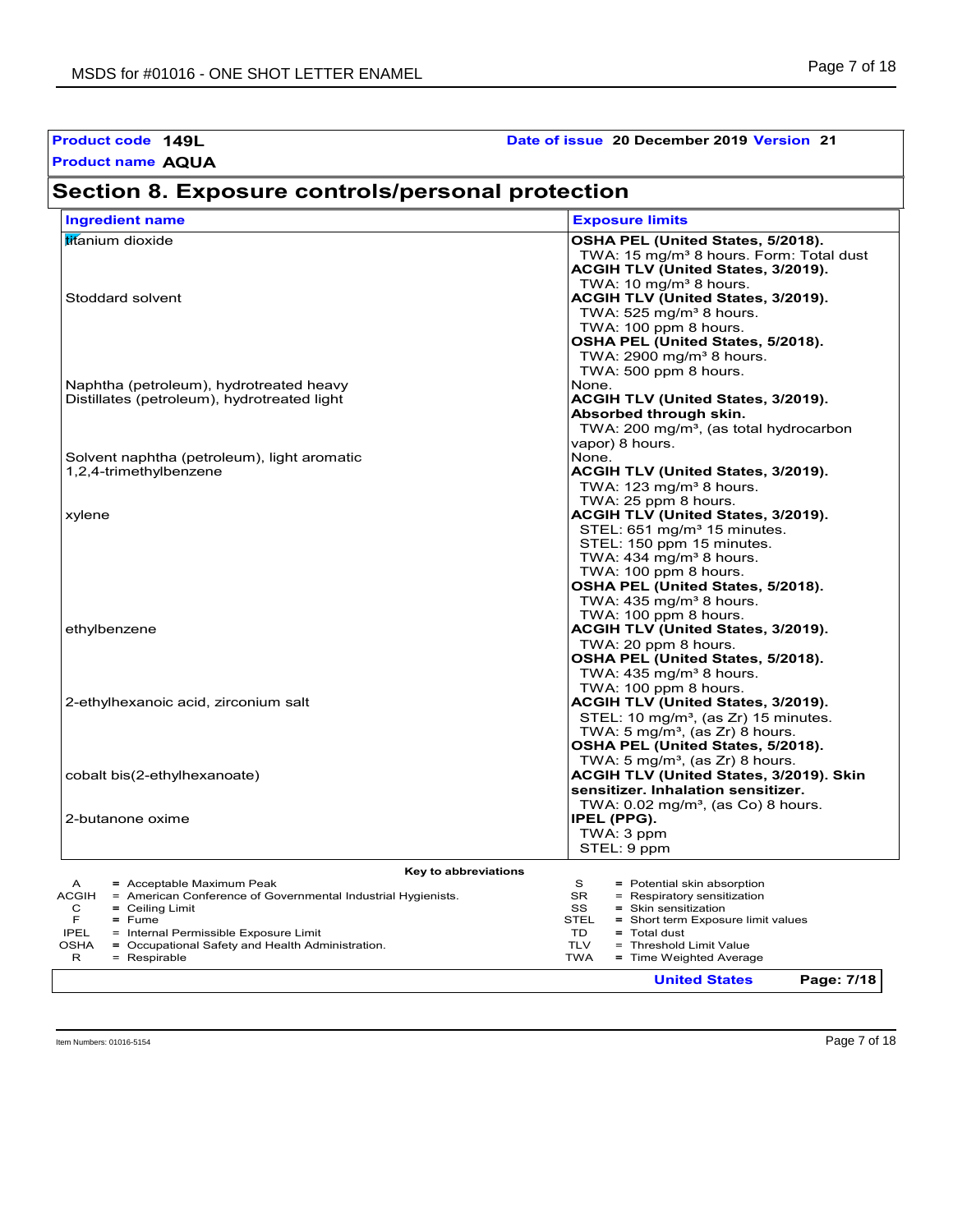# **Product code 149L Date of issue 20 December 2019 Version 21**

# **Section 8. Exposure controls/personal protection**

Z = OSHA 29 CFR 1910.1200 Subpart Z - Toxic and Hazardous Substances

**Consult local authorities for acceptable exposure limits.**

| procedures                                 | Recommended monitoring : If this product contains ingredients with exposure limits, personal, workplace<br>atmosphere or biological monitoring may be required to determine the effectiveness of<br>the ventilation or other control measures and/or the necessity to use respiratory<br>protective equipment. Reference should be made to appropriate monitoring standards.<br>Reference to national quidance documents for methods for the determination of<br>hazardous substances will also be required.                                                                                                           |
|--------------------------------------------|------------------------------------------------------------------------------------------------------------------------------------------------------------------------------------------------------------------------------------------------------------------------------------------------------------------------------------------------------------------------------------------------------------------------------------------------------------------------------------------------------------------------------------------------------------------------------------------------------------------------|
| <b>Appropriate engineering</b><br>controls | : Use only with adequate ventilation. Use process enclosures, local exhaust ventilation or<br>other engineering controls to keep worker exposure to airborne contaminants below any<br>recommended or statutory limits. The engineering controls also need to keep gas,<br>vapor or dust concentrations below any lower explosive limits. Use explosion-proof<br>ventilation equipment.                                                                                                                                                                                                                                |
| <b>Environmental exposure</b><br>controls  | Emissions from ventilation or work process equipment should be checked to ensure<br>they comply with the requirements of environmental protection legislation. In some<br>cases, fume scrubbers, filters or engineering modifications to the process equipment<br>will be necessary to reduce emissions to acceptable levels.                                                                                                                                                                                                                                                                                          |
| <b>Individual protection measures</b>      |                                                                                                                                                                                                                                                                                                                                                                                                                                                                                                                                                                                                                        |
| <b>Hygiene measures</b>                    | : Wash hands, forearms and face thoroughly after handling chemical products, before<br>eating, smoking and using the lavatory and at the end of the working period.<br>Appropriate techniques should be used to remove potentially contaminated clothing.<br>Contaminated work clothing should not be allowed out of the workplace. Wash<br>contaminated clothing before reusing. Ensure that eyewash stations and safety<br>showers are close to the workstation location.                                                                                                                                            |
| <b>Eye/face protection</b>                 | : Chemical splash goggles.                                                                                                                                                                                                                                                                                                                                                                                                                                                                                                                                                                                             |
| <b>Skin protection</b>                     |                                                                                                                                                                                                                                                                                                                                                                                                                                                                                                                                                                                                                        |
| <b>Hand protection</b>                     | : Chemical-resistant, impervious gloves complying with an approved standard should be<br>worn at all times when handling chemical products if a risk assessment indicates this is<br>necessary. Considering the parameters specified by the glove manufacturer, check<br>during use that the gloves are still retaining their protective properties. It should be<br>noted that the time to breakthrough for any glove material may be different for different<br>glove manufacturers. In the case of mixtures, consisting of several substances, the<br>protection time of the gloves cannot be accurately estimated. |
| <b>Gloves</b>                              | : butyl rubber                                                                                                                                                                                                                                                                                                                                                                                                                                                                                                                                                                                                         |
| <b>Body protection</b>                     | : Personal protective equipment for the body should be selected based on the task being<br>performed and the risks involved and should be approved by a specialist before<br>handling this product. When there is a risk of ignition from static electricity, wear anti-<br>static protective clothing. For the greatest protection from static discharges, clothing<br>should include anti-static overalls, boots and gloves.                                                                                                                                                                                         |
| <b>Other skin protection</b>               | Appropriate footwear and any additional skin protection measures should be selected<br>based on the task being performed and the risks involved and should be approved by a<br>specialist before handling this product.                                                                                                                                                                                                                                                                                                                                                                                                |
| <b>Respiratory protection</b>              | : Respirator selection must be based on known or anticipated exposure levels, the<br>hazards of the product and the safe working limits of the selected respirator. If workers<br>are exposed to concentrations above the exposure limit, they must use appropriate,<br>certified respirators. Use a properly fitted, air-purifying or air-fed respirator complying<br>with an approved standard if a risk assessment indicates this is necessary.                                                                                                                                                                     |
|                                            | Page: 8/18<br><b>United States</b>                                                                                                                                                                                                                                                                                                                                                                                                                                                                                                                                                                                     |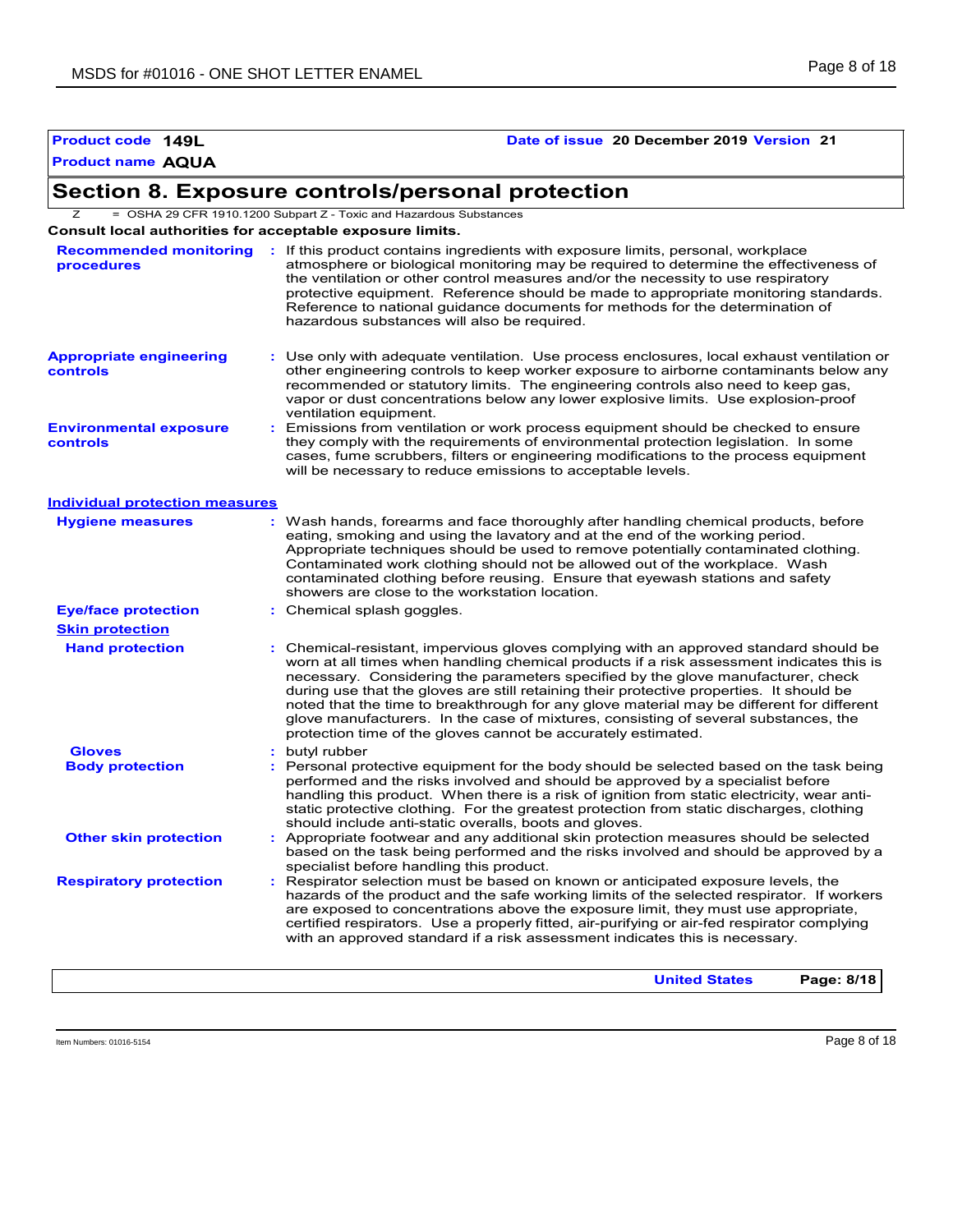# **Section 9. Physical and chemical properties**

| <b>Appearance</b>                                 |                                                              |
|---------------------------------------------------|--------------------------------------------------------------|
| <b>Physical state</b>                             | Liquid.                                                      |
| <b>Color</b>                                      | : Clear.                                                     |
| Odor                                              | Not available.                                               |
| <b>Odor threshold</b>                             | Not available.                                               |
| рH                                                | Not available.                                               |
| <b>Melting point</b>                              | $:$ Not available.                                           |
| <b>Boiling point</b>                              | >37.78°C (>100°F)                                            |
| <b>Flash point</b>                                | : Closed cup: $38^{\circ}$ C (100.4 $^{\circ}$ F)            |
| <b>Auto-ignition temperature</b>                  | $:$ Not available                                            |
| <b>Decomposition temperature</b>                  | : Not available.                                             |
| <b>Flammability (solid, gas)</b>                  | : Not available.                                             |
| Lower and upper explosive<br>(flammable) limits   | : Not available.                                             |
| <b>Evaporation rate</b>                           | Not available.                                               |
| <b>Vapor pressure</b>                             | : Not available.                                             |
| <b>Vapor density</b>                              | Not available.                                               |
| <b>Relative density</b>                           | : 1.21                                                       |
| Density (Ibs / gal)                               | : 10.1                                                       |
| <b>Solubility</b>                                 | Partially soluble in the following materials: cold water.    |
| <b>Partition coefficient: n-</b><br>octanol/water | $:$ Not available.                                           |
| <b>Viscosity</b>                                  | Kinematic (40°C (104°F)): >0.21 cm <sup>2</sup> /s (>21 cSt) |
| <b>Volatility</b>                                 | 47% (v/v), 31.163% (w/w)                                     |
| % Solid. (w/w)                                    | 68.837                                                       |

# **Section 10. Stability and reactivity**

|                                                     | Page: 9/18<br><b>United States</b>                                                                                                            |
|-----------------------------------------------------|-----------------------------------------------------------------------------------------------------------------------------------------------|
| <b>Hazardous decomposition</b><br>products          | : Decomposition products may include the following materials: carbon monoxide, carbon<br>dioxide, smoke, oxides of nitrogen.                  |
| <b>Incompatible materials</b>                       | : Keep away from the following materials to prevent strong exothermic reactions:<br>oxidizing agents, strong alkalis, strong acids.           |
| <b>Conditions to avoid</b>                          | : When exposed to high temperatures may produce hazardous decomposition products.<br>Refer to protective measures listed in sections 7 and 8. |
| <b>Possibility of hazardous</b><br><b>reactions</b> | : Under normal conditions of storage and use, hazardous reactions will not occur.                                                             |
| <b>Chemical stability</b>                           | : The product is stable.                                                                                                                      |
| <b>Reactivity</b>                                   | : No specific test data related to reactivity available for this product or its ingredients.                                                  |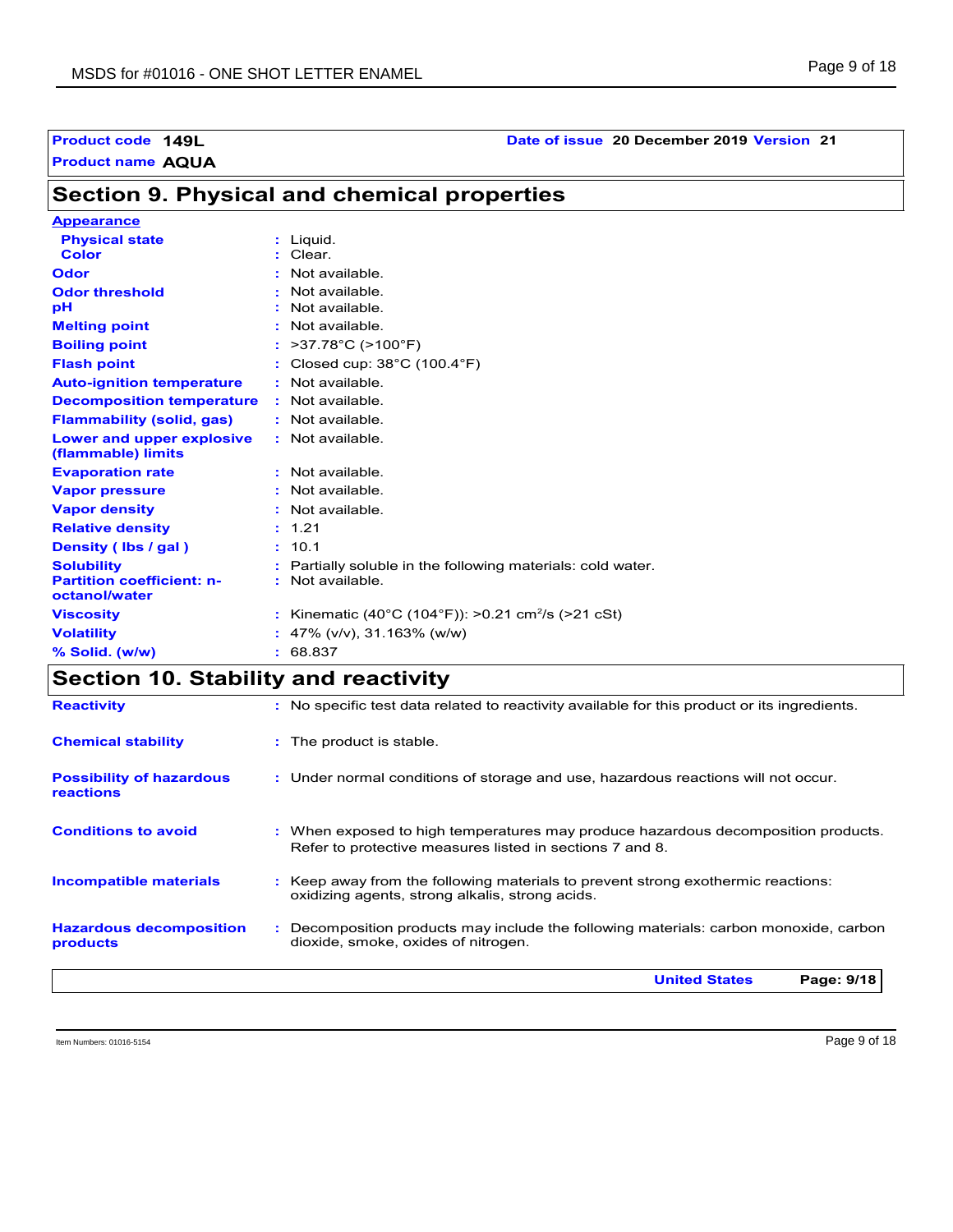### **Product code 149L Date of issue 20 December 2019 Version 21**

**Product name AQUA**

# **Section 11. Toxicological information**

### **Information on toxicological effects**

**Acute toxicity**

| <b>Product/ingredient name</b> | <b>Result</b>                   | <b>Species</b> | <b>Dose</b>             | <b>Exposure</b> |
|--------------------------------|---------------------------------|----------------|-------------------------|-----------------|
| <b>titanium</b> dioxide        | LC50 Inhalation Dusts and mists | Rat            | $>6.82$ mg/l            | 4 hours         |
|                                | LD50 Dermal                     | Rabbit         | >5000 mg/kg             |                 |
|                                | LD50 Oral                       | Rat            | >5000 mg/kg             |                 |
| Stoddard solvent               | LD50 Oral                       | Rat            | $>5$ q/kg               |                 |
| Naphtha (petroleum),           | LD50 Oral                       | Rat            | >6 g/kg                 |                 |
| hydrotreated heavy             |                                 |                |                         |                 |
| Solvent naphtha (petroleum),   | LD50 Dermal                     | Rabbit         | 3.48 g/kg               |                 |
| light aromatic                 |                                 |                |                         |                 |
|                                | LD50 Oral                       | Rat            | 8400 mg/kg              |                 |
| 1,2,4-trimethylbenzene         | LC50 Inhalation Vapor           | Rat            | 18000 mg/m <sup>3</sup> | 4 hours         |
|                                | LD50 Oral                       | Rat            | $5$ g/kg                |                 |
| xylene                         | LD50 Dermal                     | Rabbit         | -1.7 g/kg               |                 |
|                                | LD50 Oral                       | Rat            | $4.3$ g/kg              |                 |
| ethylbenzene                   | <b>LC50 Inhalation Vapor</b>    | Rat            | $17.8$ mg/l             | 4 hours         |
|                                | LD50 Dermal                     | Rabbit         | 17.8 g/kg               |                 |
|                                | LD50 Oral                       | Rat            | $3.5$ g/kg              |                 |
| 2-ethylhexanoic acid,          | LD50 Dermal                     | Rabbit         | $>5$ g/kg               |                 |
| zirconium salt                 |                                 |                |                         |                 |
|                                | LD50 Oral                       | Rat            | $>5$ g/kg               |                 |
| cobalt bis(2-ethylhexanoate)   | LD50 Dermal                     | Rabbit         | $>5$ g/kg               |                 |
|                                | LD50 Oral                       | Rat            | 3129 mg/kg              |                 |
| 2-butanone oxime               | LD50 Oral                       | Rat            | 930 mg/kg               |                 |

**Conclusion/Summary :** There are no data available on the mixture itself.

#### **Irritation/Corrosion**

| <b>Product/ingredient name</b>                                          | <b>Result</b>                                            | <b>Species</b> | <b>Score</b> | <b>Exposure</b> | <b>Observation</b> |
|-------------------------------------------------------------------------|----------------------------------------------------------|----------------|--------------|-----------------|--------------------|
| <b>X</b> ylene                                                          | Skin - Moderate irritant                                 | Rabbit         |              | 24 hours 500    |                    |
|                                                                         |                                                          |                |              | l mg            |                    |
| <b>Conclusion/Summary</b>                                               |                                                          |                |              |                 |                    |
| $\pm$ There are no data available on the mixture itself.<br><b>Skin</b> |                                                          |                |              |                 |                    |
| <b>Eyes</b>                                                             | $\pm$ There are no data available on the mixture itself. |                |              |                 |                    |
| <b>Respiratory</b>                                                      | : There are no data available on the mixture itself.     |                |              |                 |                    |

| $\pm$ There are no data available on the mixture itself. |  |
|----------------------------------------------------------|--|
|----------------------------------------------------------|--|

- **Skin Example 20 EXEC 2018 :** There are no data available on the mixture itself.
	- There are no data available on the mixture itself.
		- : There are no data available on the mixture itself.
			- There are no data available on the mixture itself.

**United States Page: 10/18**

**Carcinogenicity**

**Classification**

**Respiratory :**

**Mutagenicity**

**Sensitization**

**Conclusion/Summary :**

**Conclusion/Summary :**

**Conclusion/Summary**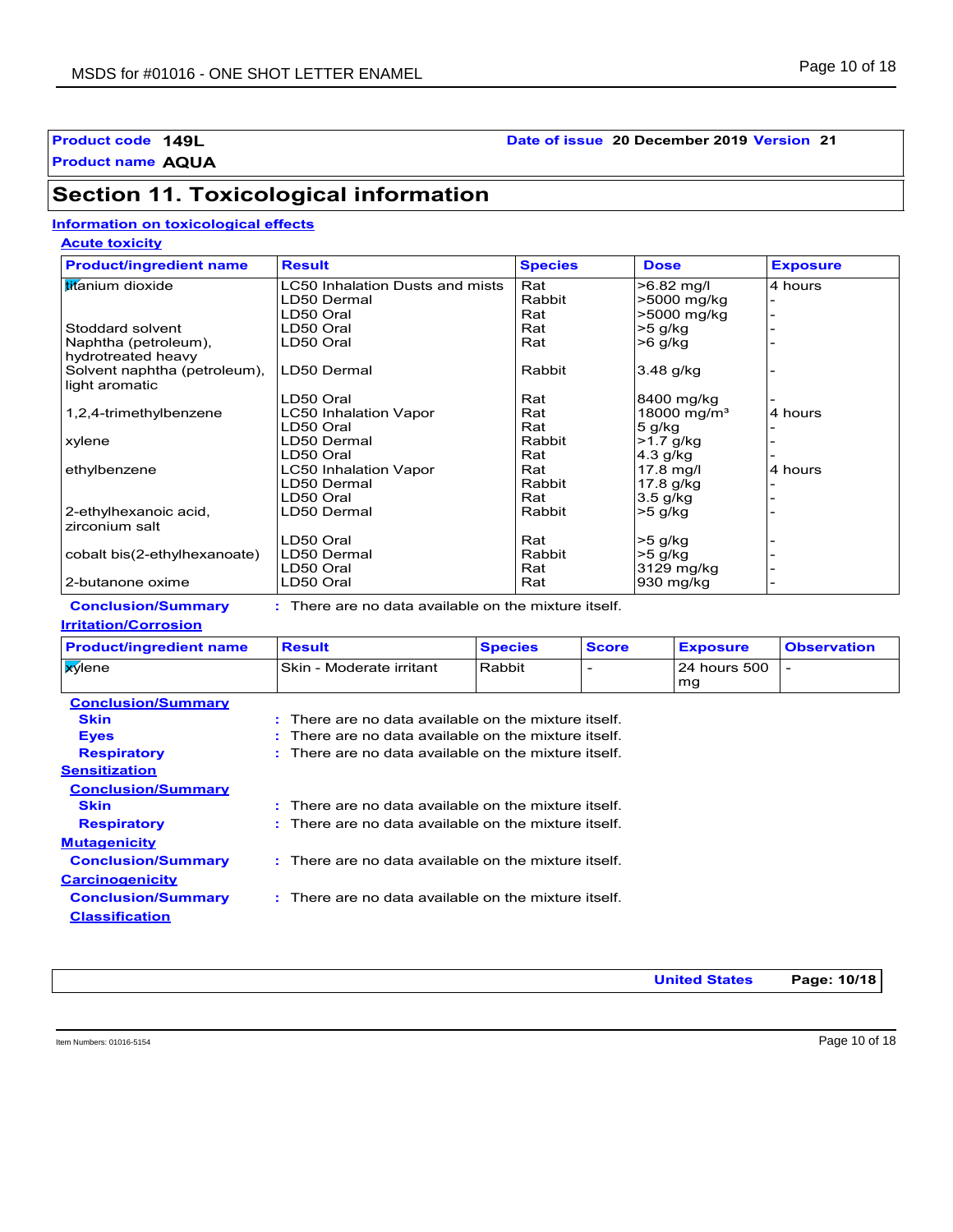| Product code 149L                                                                                                                                                          |               |                     |            |                                                                                                              | Date of issue 20 December 2019 Version 21                                                                                                                                                                                                                                     |                                                                          |
|----------------------------------------------------------------------------------------------------------------------------------------------------------------------------|---------------|---------------------|------------|--------------------------------------------------------------------------------------------------------------|-------------------------------------------------------------------------------------------------------------------------------------------------------------------------------------------------------------------------------------------------------------------------------|--------------------------------------------------------------------------|
| <b>Product name AQUA</b>                                                                                                                                                   |               |                     |            |                                                                                                              |                                                                                                                                                                                                                                                                               |                                                                          |
| <b>Section 11. Toxicological information</b>                                                                                                                               |               |                     |            |                                                                                                              |                                                                                                                                                                                                                                                                               |                                                                          |
| <b>Product/ingredient name</b>                                                                                                                                             | <b>OSHA</b>   | <b>IARC</b>         | <b>NTP</b> |                                                                                                              |                                                                                                                                                                                                                                                                               |                                                                          |
| <b>titanium</b> dioxide<br>xylene<br>ethylbenzene<br>cobalt bis(2-ethylhexanoate)                                                                                          |               | 2B<br>3<br>2B<br>2B |            |                                                                                                              | Reasonably anticipated to be a human carcinogen.                                                                                                                                                                                                                              |                                                                          |
| <b>Carcinogen Classification code:</b><br>IARC: 1, 2A, 2B, 3, 4<br>OSHA: +<br>Not listed/not regulated: -                                                                  |               |                     |            |                                                                                                              | NTP: Known to be a human carcinogen; Reasonably anticipated to be a human carcinogen                                                                                                                                                                                          |                                                                          |
| <b>Reproductive toxicity</b><br><b>Conclusion/Summary</b><br><b>Teratogenicity</b><br><b>Conclusion/Summary</b><br><b>Specific target organ toxicity (single exposure)</b> |               |                     |            | : There are no data available on the mixture itself.<br>: There are no data available on the mixture itself. |                                                                                                                                                                                                                                                                               |                                                                          |
| <b>Name</b>                                                                                                                                                                |               |                     |            | <b>Category</b>                                                                                              | <b>Route of</b><br>exposure                                                                                                                                                                                                                                                   | <b>Target organs</b>                                                     |
| Maphtha (petroleum), hydrotreated heavy<br>Solvent naphtha (petroleum), light aromatic                                                                                     |               |                     |            | Category 3<br>Category 3<br>Category 3                                                                       | Not applicable.<br>Not applicable.<br>Not applicable.                                                                                                                                                                                                                         | Respiratory tract<br>irritation<br>Narcotic effects<br>Respiratory tract |
| 1,2,4-trimethylbenzene                                                                                                                                                     |               |                     | Category 3 | Not applicable.                                                                                              | irritation<br>Respiratory tract<br>irritation                                                                                                                                                                                                                                 |                                                                          |
| xylene                                                                                                                                                                     |               |                     |            | Category 3                                                                                                   | Not applicable.                                                                                                                                                                                                                                                               | Respiratory tract<br>irritation                                          |
| <b>Specific target organ toxicity (repeated exposure)</b>                                                                                                                  |               |                     |            |                                                                                                              |                                                                                                                                                                                                                                                                               |                                                                          |
| <b>Name</b>                                                                                                                                                                |               |                     |            | <b>Category</b>                                                                                              | <b>Route of</b><br>exposure                                                                                                                                                                                                                                                   | <b>Target organs</b>                                                     |
| Stoddard solvent                                                                                                                                                           |               |                     |            | Category 1                                                                                                   | Not determined                                                                                                                                                                                                                                                                | central nervous<br>system (CNS)                                          |
| ethylbenzene                                                                                                                                                               |               |                     |            | Category 2                                                                                                   | Not determined                                                                                                                                                                                                                                                                | hearing organs                                                           |
| <b>Target organs</b>                                                                                                                                                       | system (CNS). |                     |            |                                                                                                              | : Contains material which causes damage to the following organs: brain, central nervous<br>Contains material which may cause damage to the following organs: blood, kidneys,<br>lungs, the nervous system, liver, upper respiratory tract, skin, eye, lens or cornea, testes. |                                                                          |
| <b>Aspiration hazard</b>                                                                                                                                                   |               |                     |            |                                                                                                              |                                                                                                                                                                                                                                                                               |                                                                          |
| <b>Name</b>                                                                                                                                                                |               |                     |            |                                                                                                              | <b>Result</b>                                                                                                                                                                                                                                                                 |                                                                          |
| Stoddard solvent<br>Naphtha (petroleum), hydrotreated heavy                                                                                                                |               |                     |            |                                                                                                              | <b>ASPIRATION HAZARD - Category 1</b><br><b>ASPIRATION HAZARD - Category 1</b>                                                                                                                                                                                                |                                                                          |

Naphtha (petroleum), hydrotreated heavy ASPIRATION HAZARD - Category 1<br>Distillates (petroleum), hydrotreated light ASPIRATION HAZARD - Category 1

Xalvent naphtha (petroleum), light aromatic and the state of the Maximum of ASPIRATION HAZARD - Category 1<br>ASPIRATION HAZARD - Category 1<br>ASPIRATION HAZARD - Category 1

Distillates (petroleum), hydrotreated light ASPIRATION HAZARD - Category 1 Solvent naphtha (petroleum), light aromatic **ASPIRATION HAZARD** - Category 1

| Item Numbers: 01016-5154 | Page 1 |
|--------------------------|--------|
|                          | . .    |

ASPIRATION HAZARD - Category 1

**United States Page: 11/18**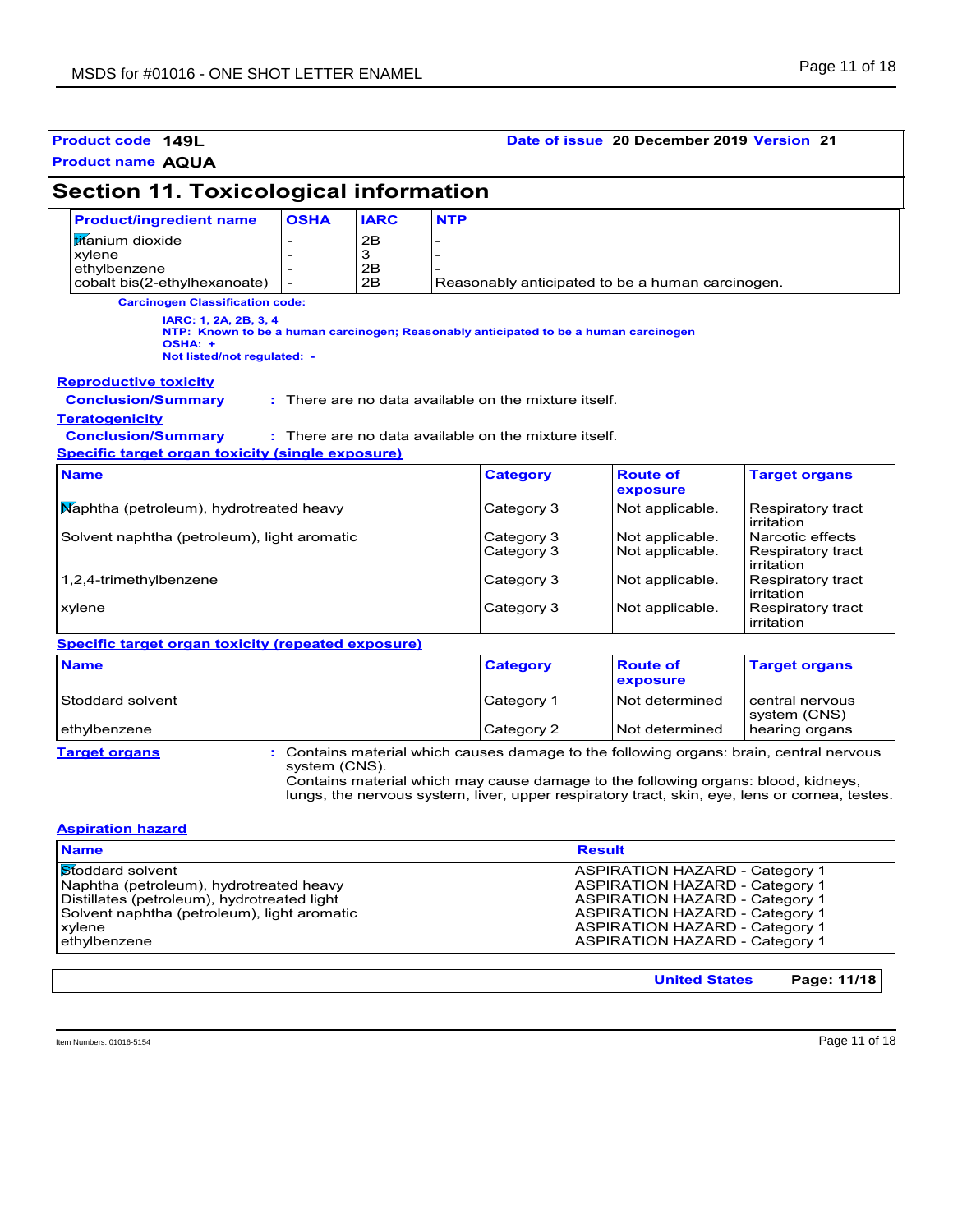**Product code 149L Date of issue 20 December 2019 Version 21**

# **Section 11. Toxicological information**

**Information on the likely routes of exposure**

| <b>Potential acute health effects</b> |                                                                                                                                                                                                                                                                                                                                                                                                                                                                                                                                                                                                                                                                                                                                                                                                                                                                                                                                                                                                                                                                                                                                                                                                                                                                                                                                                                                                                                                                                                                                                                                                                                                                                                                                                                                                                      |
|---------------------------------------|----------------------------------------------------------------------------------------------------------------------------------------------------------------------------------------------------------------------------------------------------------------------------------------------------------------------------------------------------------------------------------------------------------------------------------------------------------------------------------------------------------------------------------------------------------------------------------------------------------------------------------------------------------------------------------------------------------------------------------------------------------------------------------------------------------------------------------------------------------------------------------------------------------------------------------------------------------------------------------------------------------------------------------------------------------------------------------------------------------------------------------------------------------------------------------------------------------------------------------------------------------------------------------------------------------------------------------------------------------------------------------------------------------------------------------------------------------------------------------------------------------------------------------------------------------------------------------------------------------------------------------------------------------------------------------------------------------------------------------------------------------------------------------------------------------------------|
| <b>Eye contact</b>                    | : Causes serious eye irritation.                                                                                                                                                                                                                                                                                                                                                                                                                                                                                                                                                                                                                                                                                                                                                                                                                                                                                                                                                                                                                                                                                                                                                                                                                                                                                                                                                                                                                                                                                                                                                                                                                                                                                                                                                                                     |
| <b>Inhalation</b>                     | : No known significant effects or critical hazards.                                                                                                                                                                                                                                                                                                                                                                                                                                                                                                                                                                                                                                                                                                                                                                                                                                                                                                                                                                                                                                                                                                                                                                                                                                                                                                                                                                                                                                                                                                                                                                                                                                                                                                                                                                  |
| <b>Skin contact</b>                   | : Defatting to the skin. May cause skin dryness and irritation. May cause an allergic skin<br>reaction.                                                                                                                                                                                                                                                                                                                                                                                                                                                                                                                                                                                                                                                                                                                                                                                                                                                                                                                                                                                                                                                                                                                                                                                                                                                                                                                                                                                                                                                                                                                                                                                                                                                                                                              |
| <b>Ingestion</b>                      | : No known significant effects or critical hazards.                                                                                                                                                                                                                                                                                                                                                                                                                                                                                                                                                                                                                                                                                                                                                                                                                                                                                                                                                                                                                                                                                                                                                                                                                                                                                                                                                                                                                                                                                                                                                                                                                                                                                                                                                                  |
| <b>Over-exposure signs/symptoms</b>   |                                                                                                                                                                                                                                                                                                                                                                                                                                                                                                                                                                                                                                                                                                                                                                                                                                                                                                                                                                                                                                                                                                                                                                                                                                                                                                                                                                                                                                                                                                                                                                                                                                                                                                                                                                                                                      |
| <b>Eye contact</b>                    | : Adverse symptoms may include the following:<br>pain or irritation<br>watering<br>redness                                                                                                                                                                                                                                                                                                                                                                                                                                                                                                                                                                                                                                                                                                                                                                                                                                                                                                                                                                                                                                                                                                                                                                                                                                                                                                                                                                                                                                                                                                                                                                                                                                                                                                                           |
| <b>Inhalation</b>                     | : Adverse symptoms may include the following:<br>reduced fetal weight<br>increase in fetal deaths<br>skeletal malformations                                                                                                                                                                                                                                                                                                                                                                                                                                                                                                                                                                                                                                                                                                                                                                                                                                                                                                                                                                                                                                                                                                                                                                                                                                                                                                                                                                                                                                                                                                                                                                                                                                                                                          |
| <b>Skin contact</b>                   | : Adverse symptoms may include the following:<br>irritation<br>redness<br>dryness<br>cracking<br>reduced fetal weight<br>increase in fetal deaths<br>skeletal malformations                                                                                                                                                                                                                                                                                                                                                                                                                                                                                                                                                                                                                                                                                                                                                                                                                                                                                                                                                                                                                                                                                                                                                                                                                                                                                                                                                                                                                                                                                                                                                                                                                                          |
| <b>Ingestion</b>                      | : Adverse symptoms may include the following:<br>reduced fetal weight<br>increase in fetal deaths<br>skeletal malformations                                                                                                                                                                                                                                                                                                                                                                                                                                                                                                                                                                                                                                                                                                                                                                                                                                                                                                                                                                                                                                                                                                                                                                                                                                                                                                                                                                                                                                                                                                                                                                                                                                                                                          |
|                                       | Delayed and immediate effects and also chronic effects from short and long term exposure                                                                                                                                                                                                                                                                                                                                                                                                                                                                                                                                                                                                                                                                                                                                                                                                                                                                                                                                                                                                                                                                                                                                                                                                                                                                                                                                                                                                                                                                                                                                                                                                                                                                                                                             |
| <b>Conclusion/Summary</b>             | There are no data available on the mixture itself. This product contains TiO2 which has<br>been classified as a GHS Carcinogen Category 2 based on its IARC 2B classification.<br>For many PPG products, TiO2 is utilized as a raw material in a liquid coating formulation.<br>In this case, the TiO2 particles are bound in a matrix with no meaningful potential for<br>human exposure to unbound particles of TiO2 when the product is applied with a brush<br>or roller. Sanding the coating surface or mist from spray applications may be harmful<br>depending on the duration and level of exposure and require the use of appropriate<br>personal protective equipment and/or engineering controls (see Section 8). Exposure to<br>component solvent vapor concentrations in excess of the stated occupational exposure<br>limit may result in adverse health effects such as mucous membrane and respiratory<br>system irritation and adverse effects on the kidneys, liver and central nervous system.<br>Symptoms and signs include headache, dizziness, fatigue, muscular weakness,<br>drowsiness and, in extreme cases, loss of consciousness. Solvents may cause some<br>of the above effects by absorption through the skin. There is some evidence that<br>repeated exposure to organic solvent vapors in combination with constant loud noise<br>can cause greater hearing loss than expected from exposure to noise alone. If<br>splashed in the eyes, the liquid may cause irritation and reversible damage. Ingestion<br>may cause nausea, diarrhea and vomiting. This takes into account, where known,<br>delayed and immediate effects and also chronic effects of components from short-term<br>and long-term exposure by oral, inhalation and dermal routes of exposure and eye<br>contact. |
| <b>Short term exposure</b>            |                                                                                                                                                                                                                                                                                                                                                                                                                                                                                                                                                                                                                                                                                                                                                                                                                                                                                                                                                                                                                                                                                                                                                                                                                                                                                                                                                                                                                                                                                                                                                                                                                                                                                                                                                                                                                      |

**United States Page: 12/18**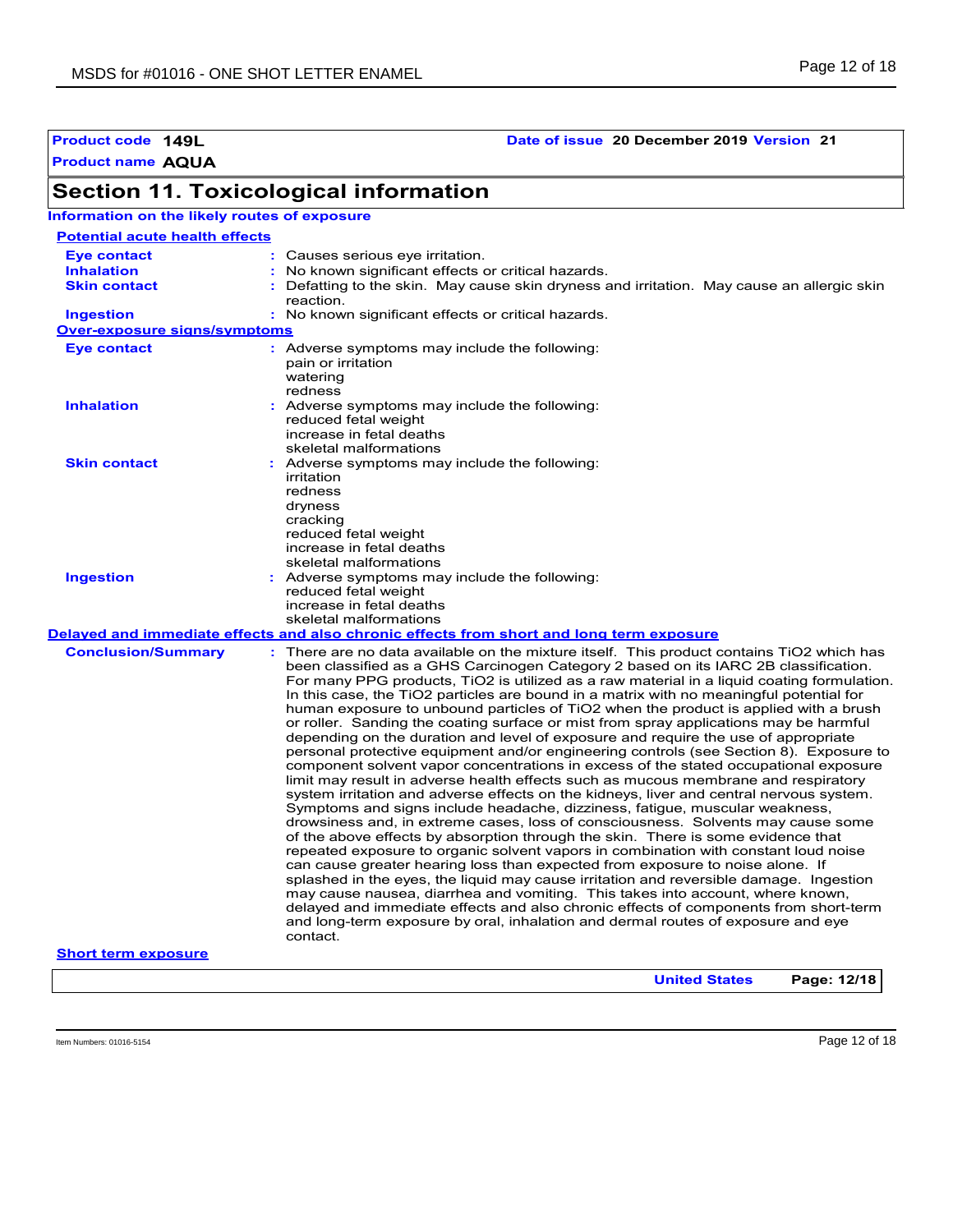## **Product code 149L Date of issue 20 December 2019 Version 21**

# **Section 11. Toxicological information**

| <b>Potential immediate</b><br><b>effects</b> | $:$ There are no data available on the mixture itself.                                                                                                                                                                                                                              |
|----------------------------------------------|-------------------------------------------------------------------------------------------------------------------------------------------------------------------------------------------------------------------------------------------------------------------------------------|
| <b>Potential delayed effects</b>             | $\therefore$ There are no data available on the mixture itself.                                                                                                                                                                                                                     |
| <b>Long term exposure</b>                    |                                                                                                                                                                                                                                                                                     |
| <b>Potential immediate</b><br><b>effects</b> | $:$ There are no data available on the mixture itself.                                                                                                                                                                                                                              |
| <b>Potential delayed effects</b>             | : There are no data available on the mixture itself.                                                                                                                                                                                                                                |
| <b>Potential chronic health effects</b>      |                                                                                                                                                                                                                                                                                     |
| <b>General</b>                               | : Causes damage to organs through prolonged or repeated exposure. Prolonged or<br>repeated contact can defat the skin and lead to irritation, cracking and/or dermatitis.<br>Once sensitized, a severe allergic reaction may occur when subsequently exposed to<br>very low levels. |
| <b>Carcinogenicity</b>                       | : May cause cancer. Risk of cancer depends on duration and level of exposure.                                                                                                                                                                                                       |
| <b>Mutagenicity</b>                          | No known significant effects or critical hazards.                                                                                                                                                                                                                                   |
| <b>Teratogenicity</b>                        | Suspected of damaging the unborn child.                                                                                                                                                                                                                                             |
| <b>Developmental effects</b>                 | No known significant effects or critical hazards.                                                                                                                                                                                                                                   |
| <b>Fertility effects</b>                     | May damage fertility.                                                                                                                                                                                                                                                               |
| <b>Numerical measures of toxicity</b>        |                                                                                                                                                                                                                                                                                     |
| <b>Acute toxicity estimates</b>              |                                                                                                                                                                                                                                                                                     |

| <b>Product/ingredient name</b>              | Oral (mg/<br>kg) | <b>Dermal</b><br>(mg/kg) | <b>Inhalation</b><br>(gases)<br>(ppm) | <b>Inhalation</b><br>(vapors)<br>(mg/l) | <b>Inhalation</b><br>(dusts and<br>mists) (mg/ |
|---------------------------------------------|------------------|--------------------------|---------------------------------------|-----------------------------------------|------------------------------------------------|
| <b>AQUA</b>                                 | 92511.4          | 18691.1                  | N/A                                   | 172                                     | 18.2                                           |
| Solvent naphtha (petroleum), light aromatic | 8400             | 3480                     | N/A                                   | N/A                                     | N/A                                            |
| 1,2,4-trimethylbenzene                      | 5000             | N/A                      | N/A                                   | 18                                      | 1.5                                            |
| xylene                                      | 4300             | 1100                     | N/A                                   | 11                                      | 1.5                                            |
| ethylbenzene                                | 3500             | 17800                    | N/A                                   | 17.8                                    | 1.5                                            |
| cobalt bis(2-ethylhexanoate)                | 3129             | N/A                      | N/A                                   | N/A                                     | N/A                                            |
| 2-butanone oxime                            | 930              | 1100                     | N/A                                   | N/A                                     | N/A                                            |

# **Section 12. Ecological information**

| <b>Toxicity</b>                                                                    |                                                                |                                 |                          |
|------------------------------------------------------------------------------------|----------------------------------------------------------------|---------------------------------|--------------------------|
| <b>Product/ingredient name</b>                                                     | <b>Result</b>                                                  | <b>Species</b>                  | <b>Exposure</b>          |
| I <mark>tit</mark> anium dioxide<br>Solvent naphtha (petroleum),<br>light aromatic | Acute LC50 >100 mg/l Fresh water<br>Acute LC50 8.2 mg/l        | Daphnia - Daphnia magna<br>Fish | l 48 hours<br>l 96 hours |
| ethylbenzene<br>2-ethylhexanoic acid,<br>zirconium salt                            | Acute LC50 150 to 200 mg/l Fresh water<br>Acute LC50 >100 mg/l | l Fish<br>Fish                  | l 96 hours<br>96 hours   |

### **Persistence and degradability**

|  |  | <b>United States</b><br>. | Page: 13/18 |
|--|--|---------------------------|-------------|
|--|--|---------------------------|-------------|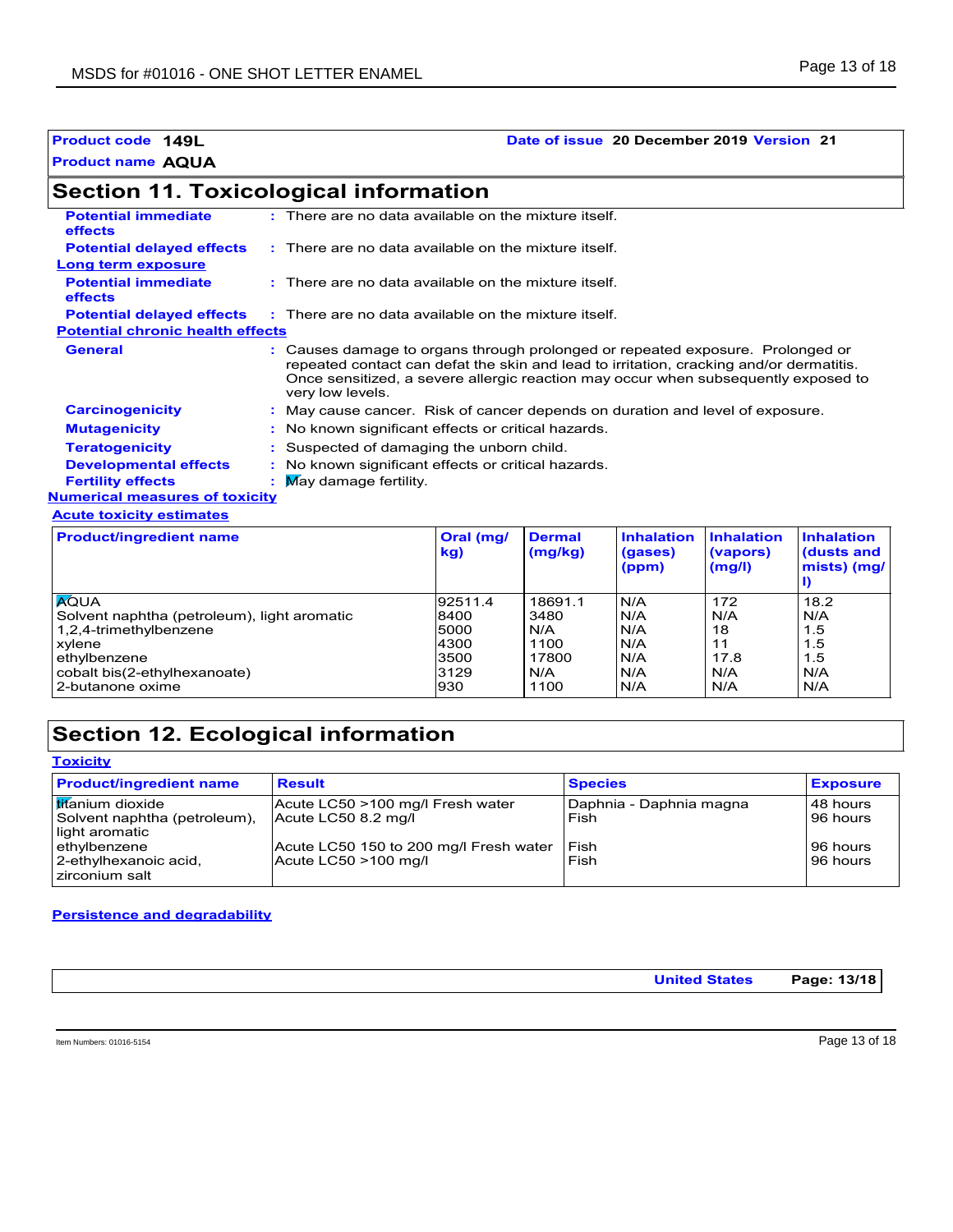### **Product name AQUA Product code 149L Date of issue 20 December 2019 Version 21**

# **Section 12. Ecological information**

| <b>Product/ingredient name</b>                                 | <b>Aquatic half-life</b> | <b>Photolysis</b> | Biodegradability   |
|----------------------------------------------------------------|--------------------------|-------------------|--------------------|
| $\sqrt{\text{Distillates}}$ (petroleum),<br>hydrotreated light |                          |                   | Readily            |
| xylene<br>ethylbenzene                                         |                          |                   | Readily<br>Readily |

### **Bioaccumulative potential**

| <b>Product/ingredient name</b>   | $\mathsf{LogP}_\mathsf{ow}$ | <b>BCF</b>  | <b>Potential</b> |
|----------------------------------|-----------------------------|-------------|------------------|
| ∣ <mark>St</mark> oddard solvent | 3.16 to 7.06                |             | high             |
| Distillates (petroleum),         |                             | 159         | low              |
| hydrotreated light               |                             |             |                  |
| 1,2,4-trimethylbenzene           | 3.63                        | 120.23      | low              |
| xylene                           | 3.16                        | 7.4 to 18.5 | low              |
| ethylbenzene                     | 3.15                        | 79.43       | low              |
| 2-butanone oxime                 | 0.63                        | 5.01        | low              |

#### **Mobility in soil**

**Soil/water partition coefficient (KOC)**

**:** Not available.

## **Section 13. Disposal considerations**

```
Disposal methods :
```
The generation of waste should be avoided or minimized wherever possible. Disposal of this product, solutions and any by-products should at all times comply with the requirements of environmental protection and waste disposal legislation and any regional local authority requirements. Dispose of surplus and non-recyclable products via a licensed waste disposal contractor. Waste should not be disposed of untreated to the sewer unless fully compliant with the requirements of all authorities with jurisdiction. Waste packaging should be recycled. Incineration or landfill should only be considered when recycling is not feasible. This material and its container must be disposed of in a safe way. Care should be taken when handling emptied containers that have not been cleaned or rinsed out. Empty containers or liners may retain some product residues. Vapor from product residues may create a highly flammable or explosive atmosphere inside the container. Do not cut, weld or grind used containers unless they have been cleaned thoroughly internally. Avoid dispersal of spilled material and runoff and contact with soil, waterways, drains and sewers.

**Disposal should be in accordance with applicable regional, national and local laws and regulations. Refer to Section 7: HANDLING AND STORAGE and Section 8: EXPOSURE CONTROLS/PERSONAL PROTECTION for additional handling information and protection of employees. Section 6. Accidental release measures**

**United States Page: 14/18**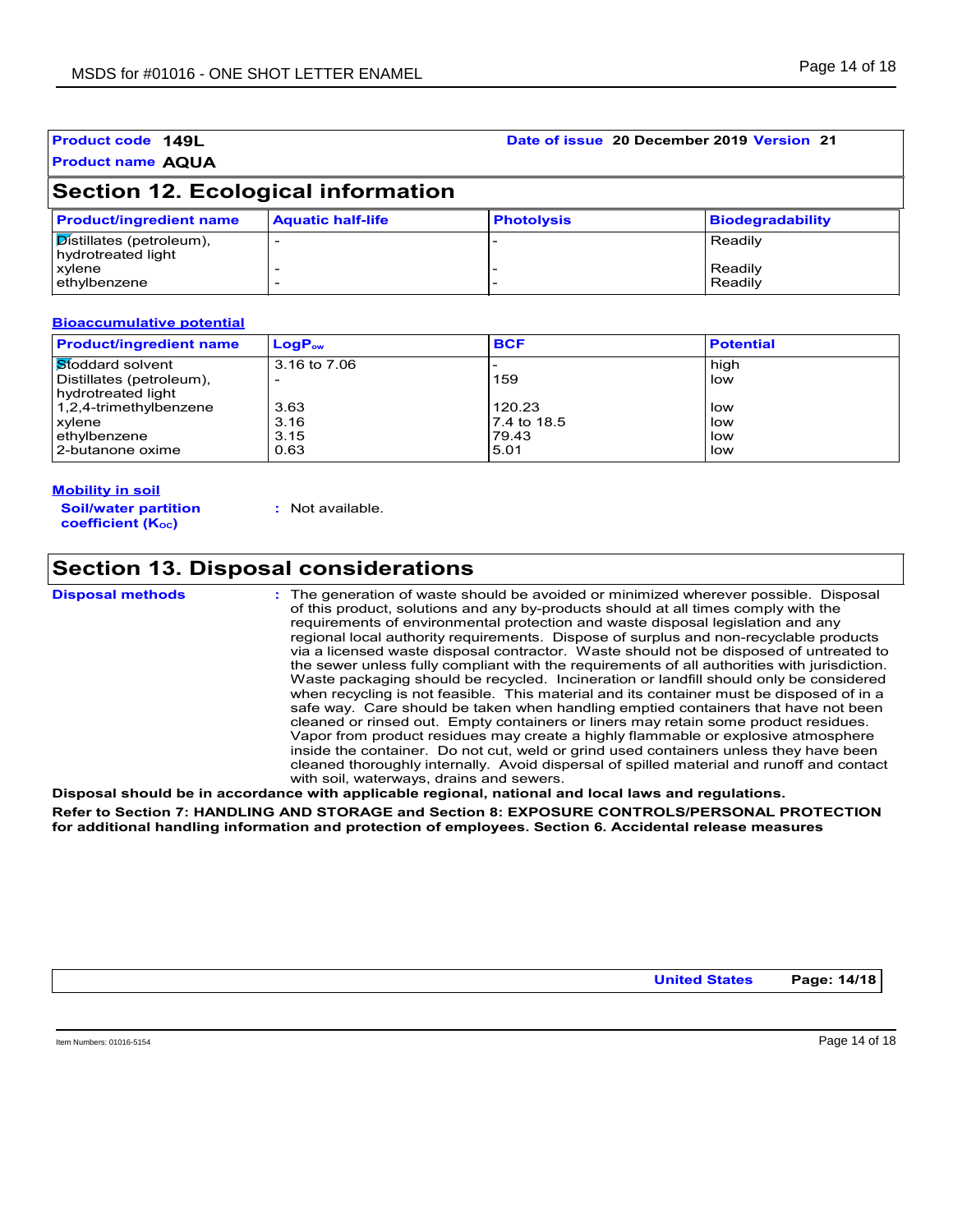### **Product code 149L Date of issue 20 December 2019 Version 21**

# **14. Transport information**

|                                                      | <b>DOT</b>      | <b>IMDG</b>     | <b>IATA</b>     |
|------------------------------------------------------|-----------------|-----------------|-----------------|
| <b>UN number</b>                                     | <b>UN1263</b>   | <b>UN1263</b>   | <b>UN1263</b>   |
| <b>UN proper shipping</b><br>name                    | <b>PAINT</b>    | <b>PAINT</b>    | <b>PAINT</b>    |
| <b>Transport hazard class 3</b><br>(e <sub>s</sub> ) |                 | 3               | 3               |
| <b>Packing group</b>                                 | Ш               | Ш               | $\mathbf{H}$    |
| <b>Environmental hazards   No.</b>                   |                 | No.             | No.             |
| <b>Marine pollutant</b><br>substances                | Not applicable. | Not applicable. | Not applicable. |
| <b>Product RQ (lbs)</b>                              | 7875.3          | Not applicable. | Not applicable. |
| <b>RQ substances</b>                                 | $x$ ylene)      | Not applicable. | Not applicable. |

#### **Additional information**

| <b>DOT</b> |  |  |
|------------|--|--|
|            |  |  |

- This product may be re-classified as "Combustible Liquid," unless transported by vessel or aircraft. **:** Non-bulk packages (less than or equal to 119 gal) of combustible liquids are not regulated as hazardous materials in package sizes less than the product reportable quantity.
- None identified. **: IMDG**

**IATA :** None identified.

**Special precautions for user Transport within user's premises:** always transport in closed containers that are **:** upright and secure. Ensure that persons transporting the product know what to do in the event of an accident or spillage.

# **Section 15. Regulatory information**

### **United States**

**United States inventory (TSCA 8b) :** All components are listed or exempted.

### **SARA 302/304**

**SARA 304 RQ :** Not applicable.

**Composition/information on ingredients**

No products were found.

# **SARA 311/312**

| SPECIFIC TARGET ORGAN TOXICITY (REPEATED EXPOSURE) (central nervous<br>system (CNS)) - Category 1<br>HNOC - Defatting irritant | <b>Classification</b> | $\frac{1}{2}$ $\mathsf{F}$ LAMMABLE LIQUIDS - Category 3<br>EYE IRRITATION - Category 2A<br>SKIN SENSITIZATION - Category 1<br>CARCINOGENICITY - Category 1B<br>TOXIC TO REPRODUCTION (Fertility) - Category 1B<br>TOXIC TO REPRODUCTION (Unborn child) - Category 2 |
|--------------------------------------------------------------------------------------------------------------------------------|-----------------------|----------------------------------------------------------------------------------------------------------------------------------------------------------------------------------------------------------------------------------------------------------------------|
|--------------------------------------------------------------------------------------------------------------------------------|-----------------------|----------------------------------------------------------------------------------------------------------------------------------------------------------------------------------------------------------------------------------------------------------------------|

**United States Page: 15/18**

Item Numbers: 01016-5154 Page 15 of 18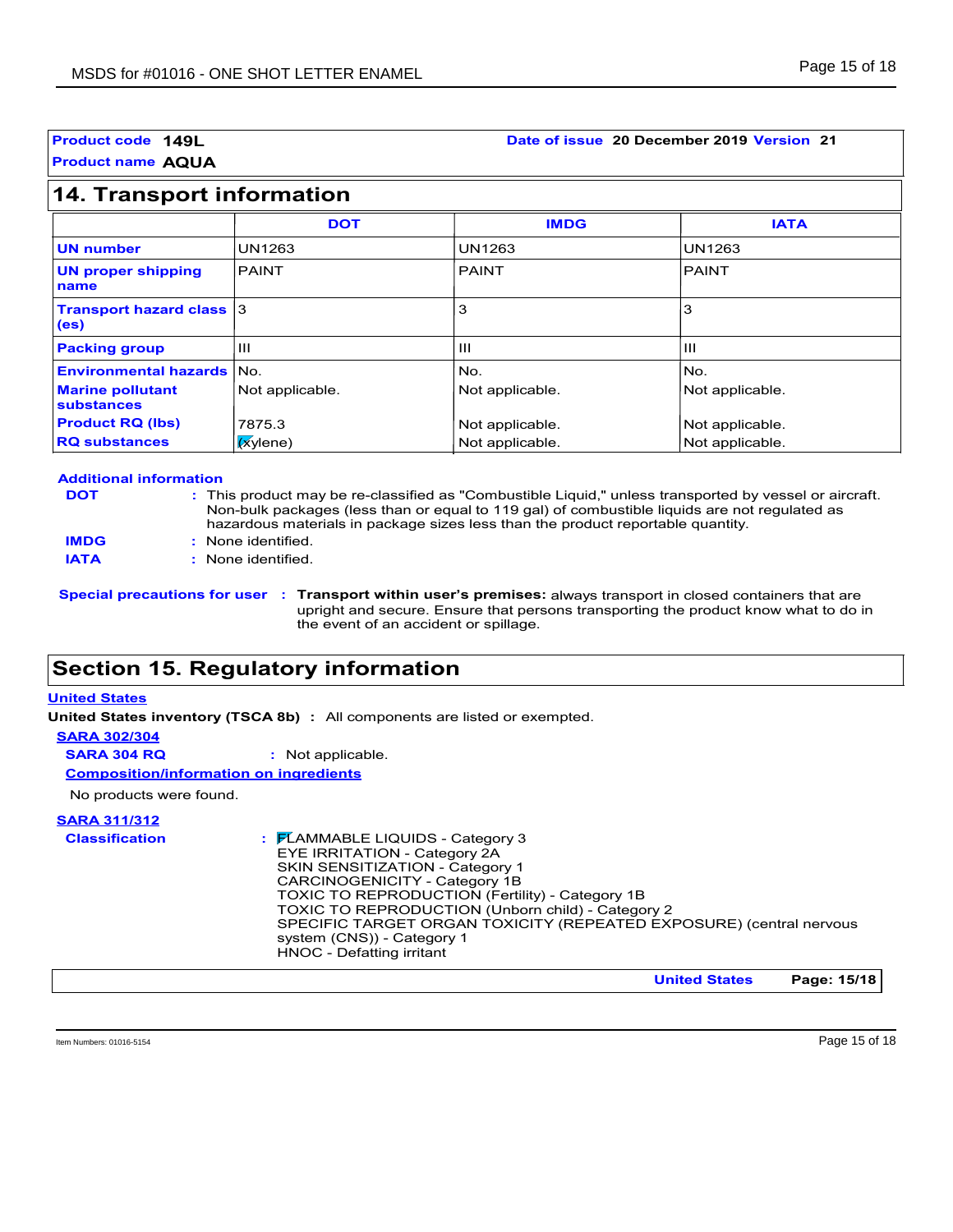# **Section 15. Regulatory information**

## **Composition/information on ingredients**

| <b>Name</b>                     | $\frac{9}{6}$  | <b>Classification</b>                                    |
|---------------------------------|----------------|----------------------------------------------------------|
| titanium dioxide                | $≥20 - ≤50$    | CARCINOGENICITY - Category 2                             |
| Stoddard solvent                | $≥10 - ≤20$    | FLAMMABLE LIQUIDS - Category 3                           |
|                                 |                | EYE IRRITATION - Category 2A                             |
|                                 |                | SPECIFIC TARGET ORGAN TOXICITY (REPEATED                 |
|                                 |                | EXPOSURE) (central nervous system (CNS)) - Category 1    |
|                                 |                | <b>ASPIRATION HAZARD - Category 1</b>                    |
|                                 |                | HNOC - Defatting irritant                                |
| Naphtha (petroleum),            | $≥1.0 - ≤5.0$  | FLAMMABLE LIQUIDS - Category 4                           |
| hydrotreated heavy              |                | EYE IRRITATION - Category 2A                             |
|                                 |                | SPECIFIC TARGET ORGAN TOXICITY (SINGLE EXPOSURE)         |
|                                 |                | (Respiratory tract irritation) - Category 3              |
|                                 |                | <b>ASPIRATION HAZARD - Category 1</b>                    |
|                                 |                | HNOC - Defatting irritant                                |
| Distillates (petroleum),        | $≥1.0 - ≤5.0$  | <b>ASPIRATION HAZARD - Category 1</b>                    |
| hydrotreated light              |                |                                                          |
| Solvent naphtha (petroleum),    | $≥1.0 - ≤5.0$  | <b>FLAMMABLE LIQUIDS - Category 3</b>                    |
| light aromatic                  |                | SPECIFIC TARGET ORGAN TOXICITY (SINGLE EXPOSURE)         |
|                                 |                | (Respiratory tract irritation) - Category 3              |
|                                 |                | SPECIFIC TARGET ORGAN TOXICITY (SINGLE EXPOSURE)         |
|                                 |                | (Narcotic effects) - Category 3                          |
|                                 |                | <b>ASPIRATION HAZARD - Category 1</b>                    |
|                                 |                | HNOC - Defatting irritant                                |
|                                 | $≥1.0 - ≤3.3$  |                                                          |
| 1,2,4-trimethylbenzene          |                | FLAMMABLE LIQUIDS - Category 3                           |
|                                 |                | <b>ACUTE TOXICITY (inhalation) - Category 4</b>          |
|                                 |                | <b>SKIN IRRITATION - Category 2</b>                      |
|                                 |                | EYE IRRITATION - Category 2A                             |
|                                 |                | SPECIFIC TARGET ORGAN TOXICITY (SINGLE EXPOSURE)         |
|                                 |                | (Respiratory tract irritation) - Category 3              |
|                                 |                | HNOC - Defatting irritant                                |
| xylene                          | $≥0.10 - ≤2.4$ | <b>FLAMMABLE LIQUIDS - Category 3</b>                    |
|                                 |                | ACUTE TOXICITY (dermal) - Category 4                     |
|                                 |                | <b>ACUTE TOXICITY (inhalation) - Category 4</b>          |
|                                 |                | <b>SKIN IRRITATION - Category 2</b>                      |
|                                 |                | EYE IRRITATION - Category 2A                             |
|                                 |                | SPECIFIC TARGET ORGAN TOXICITY (SINGLE EXPOSURE)         |
|                                 |                | (Respiratory tract irritation) - Category 3              |
|                                 |                | <b>ASPIRATION HAZARD - Category 1</b>                    |
| ethylbenzene                    | 1.0            | <b>FLAMMABLE LIQUIDS - Category 2</b>                    |
|                                 |                | <b>ACUTE TOXICITY (inhalation) - Category 4</b>          |
|                                 |                | CARCINOGENICITY - Category 2                             |
|                                 |                | SPECIFIC TARGET ORGAN TOXICITY (REPEATED                 |
|                                 |                | EXPOSURE) (hearing organs) - Category 2                  |
|                                 |                | <b>ASPIRATION HAZARD - Category 1</b>                    |
|                                 |                | HNOC - Defatting irritant                                |
| 2-ethylhexanoic acid, zirconium | ≤1.0           | <b>COMBUSTIBLE DUSTS</b>                                 |
| salt                            |                | TOXIC TO REPRODUCTION (Fertility) (oral) - Category 2    |
|                                 |                | TOXIC TO REPRODUCTION (Unborn child) (oral) - Category 2 |
| cobalt bis(2-ethylhexanoate)    | 1.0            | <b>EYE IRRITATION - Category 2A</b>                      |
|                                 |                | SKIN SENSITIZATION - Category 1A                         |
|                                 |                | CARCINOGENICITY - Category 1B                            |
|                                 |                |                                                          |

Item Numbers: 01016-5154 Page 16 of 18

## **Product code 149L Date of issue 20 December 2019 Version 21**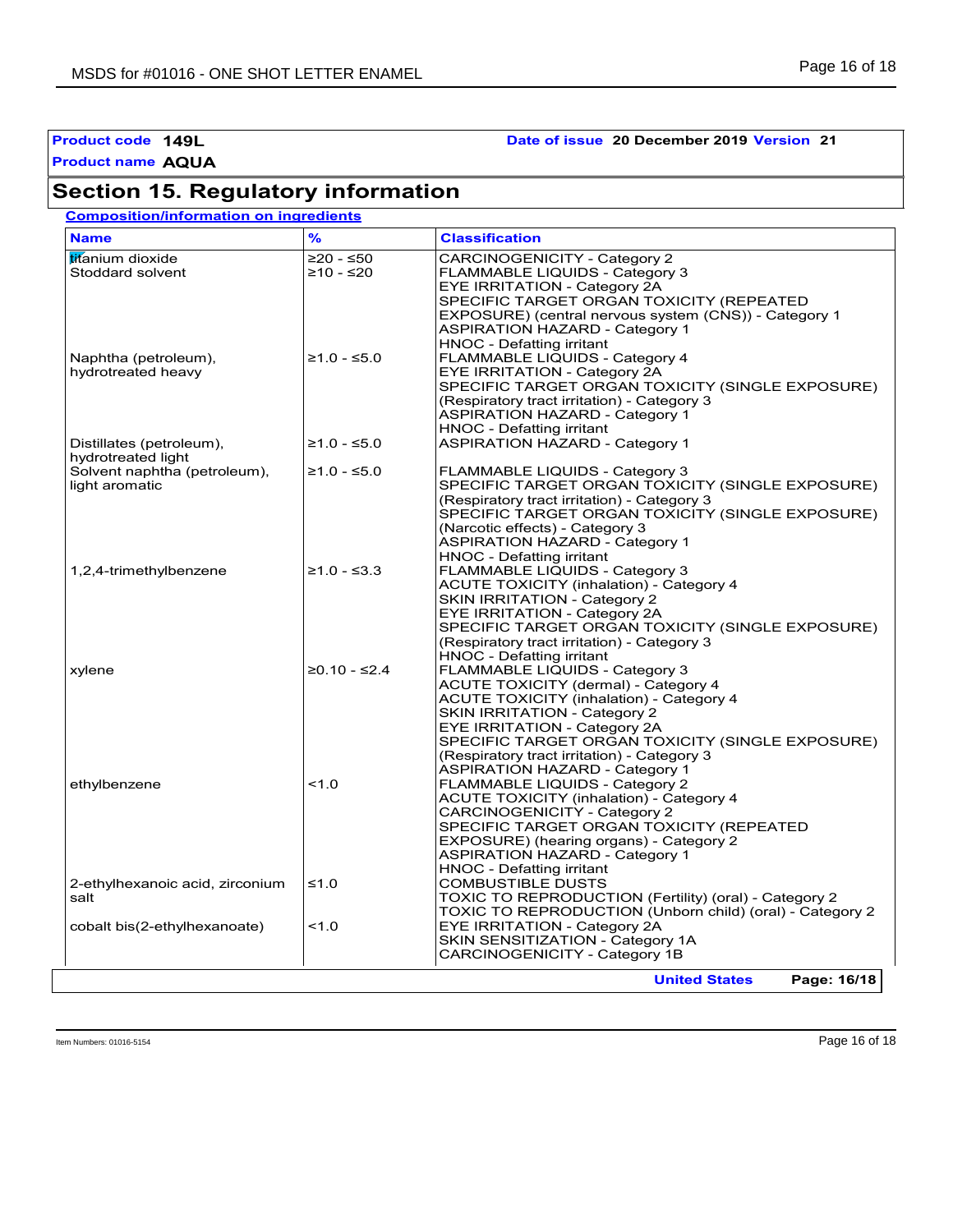| <b>Product name AQUA</b><br><b>Section 15. Regulatory information</b><br>TOXIC TO REPRODUCTION (Fertility) - Category 1B<br>2-butanone oxime<br>< 1.0<br><b>FLAMMABLE LIQUIDS - Category 4</b><br><b>ACUTE TOXICITY (oral) - Category 4</b><br>ACUTE TOXICITY (dermal) - Category 4<br><b>SERIOUS EYE DAMAGE - Category 1</b><br>SKIN SENSITIZATION - Category 1B<br>CARCINOGENICITY - Category 2 |                   | Date of issue 20 December 2019 Version 21 |
|---------------------------------------------------------------------------------------------------------------------------------------------------------------------------------------------------------------------------------------------------------------------------------------------------------------------------------------------------------------------------------------------------|-------------------|-------------------------------------------|
|                                                                                                                                                                                                                                                                                                                                                                                                   |                   |                                           |
|                                                                                                                                                                                                                                                                                                                                                                                                   |                   |                                           |
|                                                                                                                                                                                                                                                                                                                                                                                                   |                   |                                           |
| <b>SARA 313</b><br><b>Chemical name</b>                                                                                                                                                                                                                                                                                                                                                           | <b>CAS number</b> | <b>Concentration</b>                      |

 $\mathcal{S}$ **upplier** notification  $\qquad$  :  $\mathcal{V},$ **:** 1,2,4-trimethylbenzene 95-63-6 1 - 5 xylene 1330-20-7 0.5 - 1.<br>
ethylbenzene 100-41-4 0.1 - 1<br>
cobalt bis(2-ethylhexanoate) 136-52-7 0.1 - 1 ethylbenzene 100-41-4<br>
cobalt bis(2-ethylhexanoate) 136-52-7 cobalt bis(2-ethylhexanoate)

SARA 313 notifications must not be detached from the SDS and any copying and redistribution of the SDS shall include copying and redistribution of the notice attached to copies of the SDS subsequently redistributed.

**Additional environmental information is contained on the Environmental Data Sheet for this product, which can be obtained from your PPG representative.**

**California Prop. 65**

**M** WARNING: Cancer - www.P65Warnings.ca.gov.

# **Section 16. Other information**

**Hazardous Material Information System (U.S.A.)**

**Health** : 2 \* **Flammability** : 2 **Physical hazards** : 0 0

( \* ) - Chronic effects

**Caution: HMIS® ratings are based on a 0-4 rating scale, with 0 representing minimal hazards or risks, and 4 representing significant hazards or risks. Although HMIS® ratings and the associated label are not required on MSDSs or products leaving a facility under 29 CFR 1910.1200, the preparer may choose to provide them. HMIS® ratings are to be used with a fully implemented HMIS® program. HMIS® is a registered trademark and service mark of the American Coatings Association, Inc.**

**The customer is responsible for determining the PPE code for this material. For more information on HMIS® Personal Protective Equipment (PPE) codes, consult the HMIS® Implementation Manual.**

| <b>National Fire Protection Association (U.S.A.)</b> |                                                                                                                                                                                                                                                                                                                                                                                                                                                                                                                                                                                     |
|------------------------------------------------------|-------------------------------------------------------------------------------------------------------------------------------------------------------------------------------------------------------------------------------------------------------------------------------------------------------------------------------------------------------------------------------------------------------------------------------------------------------------------------------------------------------------------------------------------------------------------------------------|
| Health : 2                                           | <b>Flammability: 2 Instability: 0</b>                                                                                                                                                                                                                                                                                                                                                                                                                                                                                                                                               |
| Date of previous issue                               | : 10/24/2019                                                                                                                                                                                                                                                                                                                                                                                                                                                                                                                                                                        |
| <b>Organization that prepared</b><br>the MSDS        | : EHS                                                                                                                                                                                                                                                                                                                                                                                                                                                                                                                                                                               |
| <b>Key to abbreviations</b>                          | $:$ ATE = Acute Toxicity Estimate<br>BCF = Bioconcentration Factor<br>GHS = Globally Harmonized System of Classification and Labelling of Chemicals<br>IATA = International Air Transport Association<br>IBC = Intermediate Bulk Container<br><b>IMDG = International Maritime Dangerous Goods</b><br>LogPow = logarithm of the octanol/water partition coefficient<br>MARPOL = International Convention for the Prevention of Pollution From Ships, 1973<br>as modified by the Protocol of 1978. ("Marpol" = marine pollution)<br>$N/A = Not available$<br>SGG = Segregation Group |

**United States Page: 17/18**

Item Numbers: 01016-5154 Page 17 of 18